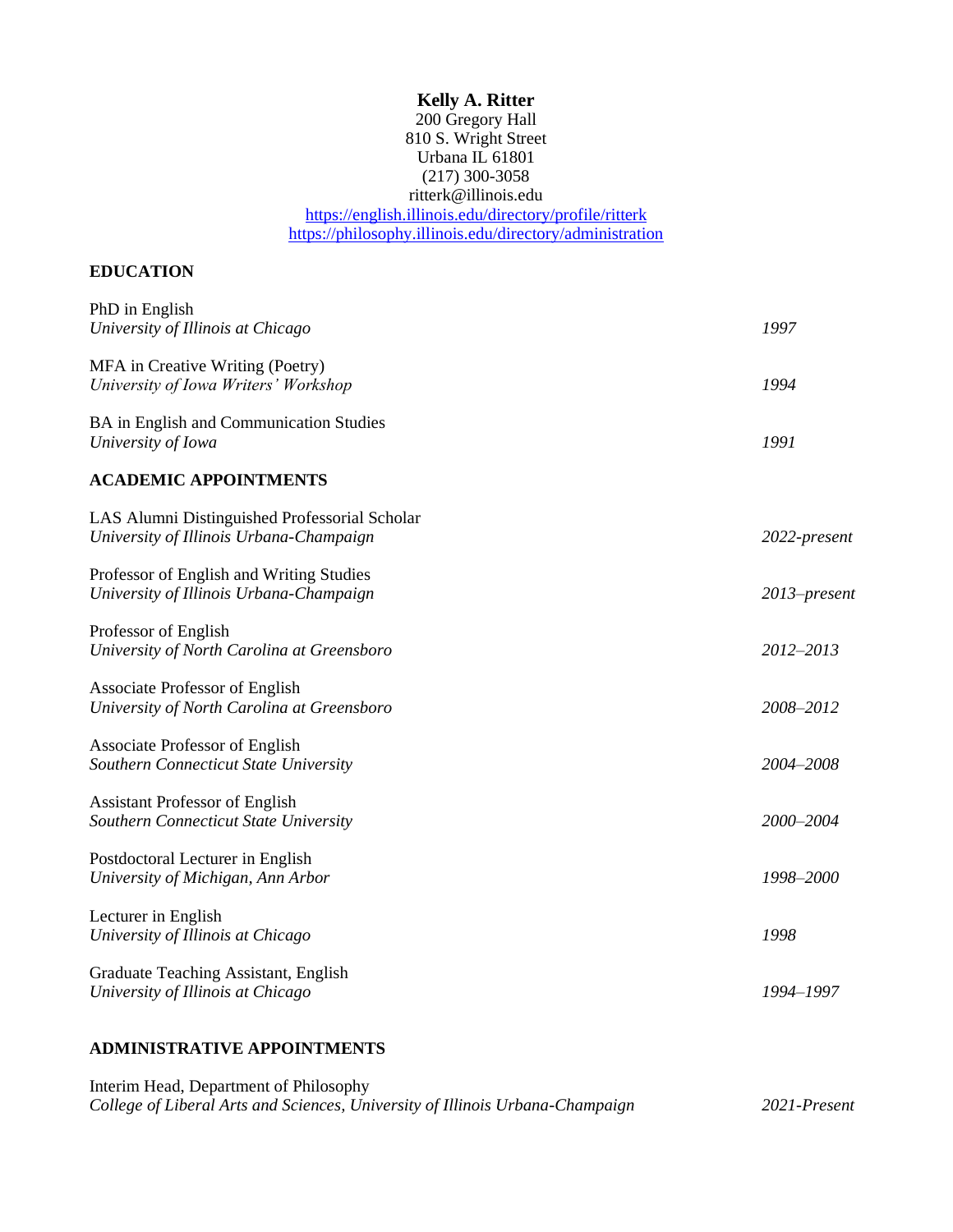| Associate Dean for Curricula and Academic Policy<br>College of Liberal Arts and Sciences, University of Illinois Urbana-Champaign     | 2017-2021 |
|---------------------------------------------------------------------------------------------------------------------------------------|-----------|
| Interim Director, Center for Writing Studies<br>College of Liberal Arts and Sciences, University of Illinois Urbana-Champaign         | 2014-2015 |
| Director of Undergraduate Rhetoric<br>Department of English, University of Illinois Urbana-Champaign                                  | 2013-2017 |
| Director of Composition<br>Department of English, University of North Carolina at Greensboro                                          | 2008-2013 |
| Acting Director, Writing Across the Curriculum<br>Southern Connecticut State University                                               | 2008      |
| Director of First-Year Composition<br>Department of English, Southern Connecticut State University                                    | 2000-2007 |
| <b>Assistant Director and Placement Coordinator</b><br>First-Year Composition Program, University of Illinois at Chicago              | 1996-1998 |
| <b>LEADERSHIP DEVELOPMENT</b>                                                                                                         |           |
| <b>Executive Leadership Fellow</b><br>President's Executive Leadership Program, University of Illinois System                         | 2021-2022 |
| Invited Participant, Leadership Initiative for Women Faculty<br>Office of the Executive Vice President, University of Illinois System | 2021      |
| <b>ALP Faculty Fellow</b><br>Big Ten Academic Alliance Leadership Program                                                             | 2018-2019 |
| Provost Fellow for Undergraduate Education<br>Office of the Provost, University of Illinois Urbana-Champaign                          | 2016-2017 |

# **PUBLICATIONS**

# *Single-Authored Books*

*Reframing the Subject: Postwar Instructional Film and Class-Conscious Literacies.* Pittsburgh, PA: University of Pittsburgh Press, 2015. 353 pp.

•Reviewed in *Community Literacy Journal* 11.2 (2017): 76-79; *Enculturation* (2019): http://www.enculturation.net/review\_reframing\_subject

*To Know Her Own History: Writing at the Woman's College, 1943–1963.* Pittsburgh, PA: University of Pittsburgh Press, 2012. 256 pp.

•Reviewed in *Composition Studies* 40.2 (2012): 138-141; *Rhetoric Review* 32.1 (2013): 101-104; *Peitho* 16.1 (Fall/Winter 2013): 48-50.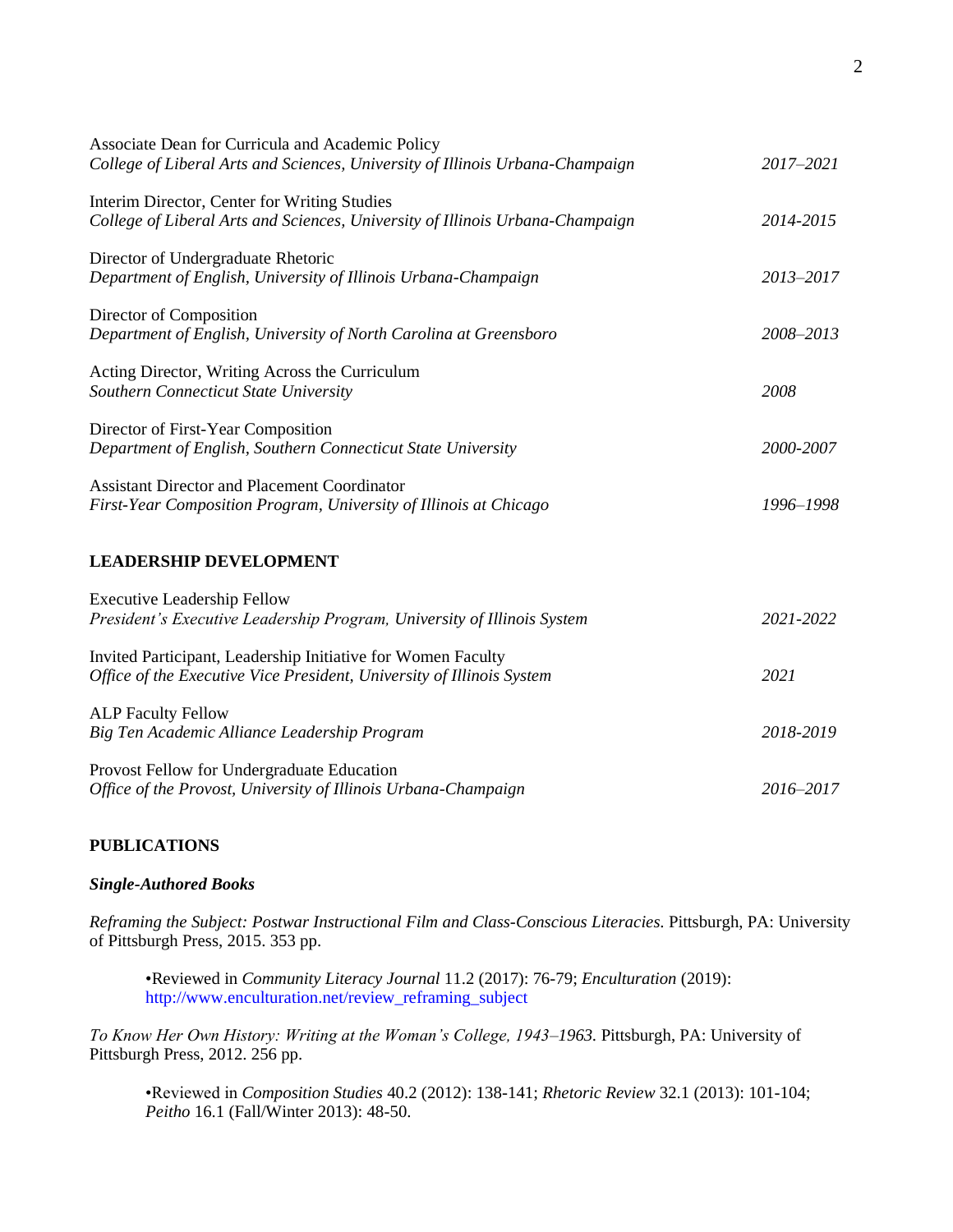*Who Owns School? Authority, Students, and Online Discourse.* New Dimensions in Computers and Composition Series. Cresskill, NJ: Hampton Press, 2010. 212 pp.

•Reviewed in *Kairos: A Journal of Rhetoric, Technology, and Pedagogy* 15.2 (January 2011); *Computers and Composition* 28.1 (2011): 73-75; *Rhetoric Review* 32.1 (2012): 85-88.

*Before Shaughnessy: Basic Writing at Yale and Harvard, 1920–1960.* CCCC Studies in Writing and Rhetoric Series. Carbondale, IL: Southern Illinois University Press, 2009. 192 pp.

•Honorable Mention, Council of Writing Program Administrators' Best Book Award, 2010.

•Reviewed in *WPA: Writing Program Administration* 33.1/2 (2009): 146-151; *The CEA Forum* 38.2 (2009); *Composition Forum* 22 (2010); *Open Words* 4.2 (Fall 2010): 83-92; *College English* 73.3 (January 2011): 322-336; *JAC* 31.1/2 (2011): 349-361; *Teaching English in the Two-Year College* 38.4 (May 2011): 414-418; *Composition Studies* 39.2 (Fall 2011): 147-150.

## *Edited Collections*

*Beyond Fitting In: Rethinking First Generation Writing and Literacy Education.* Kelly Ritter, Ed. Forthcoming from the Modern Language Association Press, Spring 2023. 516 MS pp.

*Landmark Essays in Writing Program Administration.* Kelly Ritter and Melissa Ianetta, Eds. New York: Routledge, 2019. 356 pp.

•Reviewed in *Journal of Business and Technical Communication* (March 2021): 1-3. <https://journals.sagepub.com/doi/10.1177/10506519211001373>

*Exploring Composition Studies: Sites, Issues, Perspectives*. Kelly Ritter and Paul Kei Matsuda, Eds. Logan, UT: Utah State University Press, 2012. 2<sup>nd</sup> printing 2016. 276 pp.

•Reviewed in *Composition Studies* 41.1 (2013): 157-161.

*Can it Really Be Taught? Resisting Lore in Creative Writing Pedagogy.* Kelly Ritter and Stephanie Vanderslice, Eds. Portsmouth, NH: Boynton/Cook, 2007. 136 pp.

•Reviewed in *Composition Studies* 36.1 (2008): 109-112.

# *Journal Editorships*

•Editor, *College English,* 2012–2017 (Volumes 75.1–79.6) •Book Reviews Editor, *Issues in Writing,* 2008–2010 (Volumes 18.1–19.1)

#### *Journal Special Issues*

"Creative Writing in the Twenty-First Century." Kelly Ritter and Stephanie Vanderslice, Eds. *College English* 71.3 (2009).

#### *Teaching Guides*

*Teaching Creative Writing: A Practical Guide and Sourcebook.* Stephanie Vanderslice and Kelly Ritter. Southlake, TX: Fountainhead Press, 2011. 162 pp.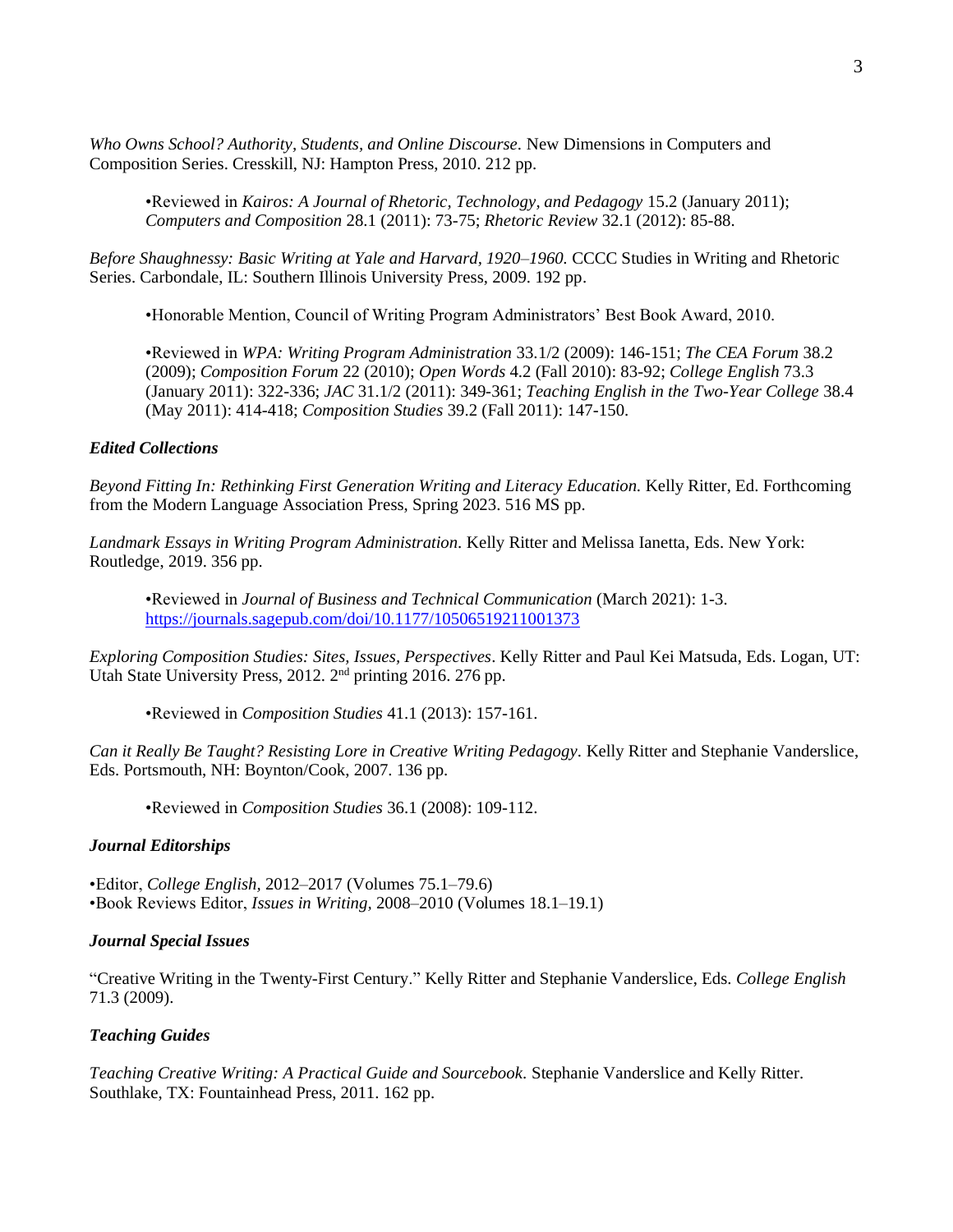# *Journal Articles and Essays*

"Whatever Happened to Average? Heeding Mike Rose's Call." Forthcoming in *WPA: Writing Program Administration* 45.3 (Summer 2022).

"Making (Collective) Memory Public: WPA Histories in Dialogue." *WPA: Writing Program Administration* 41.2 (2018): 35-64.

"With 'Increased Dignity and Importance': Re-Historicizing Charles Roberts and the Illinois Decision of 1955." *College Composition and Communication* 69.3 (2018): 458-93.

"Textual Collaborations: Preparing Two-Year College English Faculty" (with Holly Hassell). October 2017. <http://www2.ncte.org/blog/2017/10/textual-collaborations-preparing-two-year-college-english-faculty/>

"A Genuine Complementary Relationship: Linda Bergmann and the Comp-Lit Divide" (with Rita Malenczyk and Lauren Fitzgerald). *WPA: Writing Program Administration* 38.2 (2015): 13-30.

"Archival Research in Composition Studies: Re-Imagining the Historian's Role." *Rhetoric Review* 31.4 (2012): 461-78. Reprinted in *Landmark Essays in Archival Research.* Lynée Lewis Gaillet, Helen Diana Eidson, and Don Gammill Jr., Eds. New York: Routledge, 2016. 280-94.

"'Ladies Who Don't Know Us Correct Our Papers': Postwar Lay Reader Programs and Twenty-First Century Contingent Labor in First-Year Writing." *College Composition and Communication* 63.3 (2012): 387-419.

"Response to Peter Elbow." *WPA: Writing Program Administration* 35.1/2 (2011): 168-72.

"'What Would Happen If Everybody Behaved As I Do?' Randall Jarrell, May Bush, and the Historical 'Disappointment' of Women WPAs." *Composition Studies* 39.1 (2011): 13-39.

"Conflicted Brokers: The Local, Historical and Political of Basic Writing" (Review Essay). *WPA: Writing Program Administration* 34.1/2 (2010): 193-205.

"Before Mina Shaughnessy: Basic Writing at Yale, 1920–1960." *College Composition and Communication* 60.1 (2008): 12-45.

"E-Valuating Learning: 'Rate My Professors' and Public Rhetorics of Pedagogy." *Rhetoric Review* 27.3 (2008): 259-80.

"Yours, Mine, and Ours: Triangulating Plagiarism, Forgery, and Identity." *JAC* 27.3/4 (2007): 731-43.

"Ethos Interrupted: Diffusing 'Star' Pedagogy in the Creative Writing Classroom." *College English* 69.3 (2007): 283-92.

"Extra-Institutional Authority and the Public Value of the WPA." *WPA: Writing Program Administration* 29.3 (2006): 45-64.

"Buying In, Selling Short: A Pedagogy Against the Rhetoric of Online Paper Mills." *Pedagogy* 6.1 (2006):  $25 - 51$ .

"Teaching Lore: Creative Writers and the University" (with Stephanie Vanderslice). *Profession 2005* (2005): 102-12.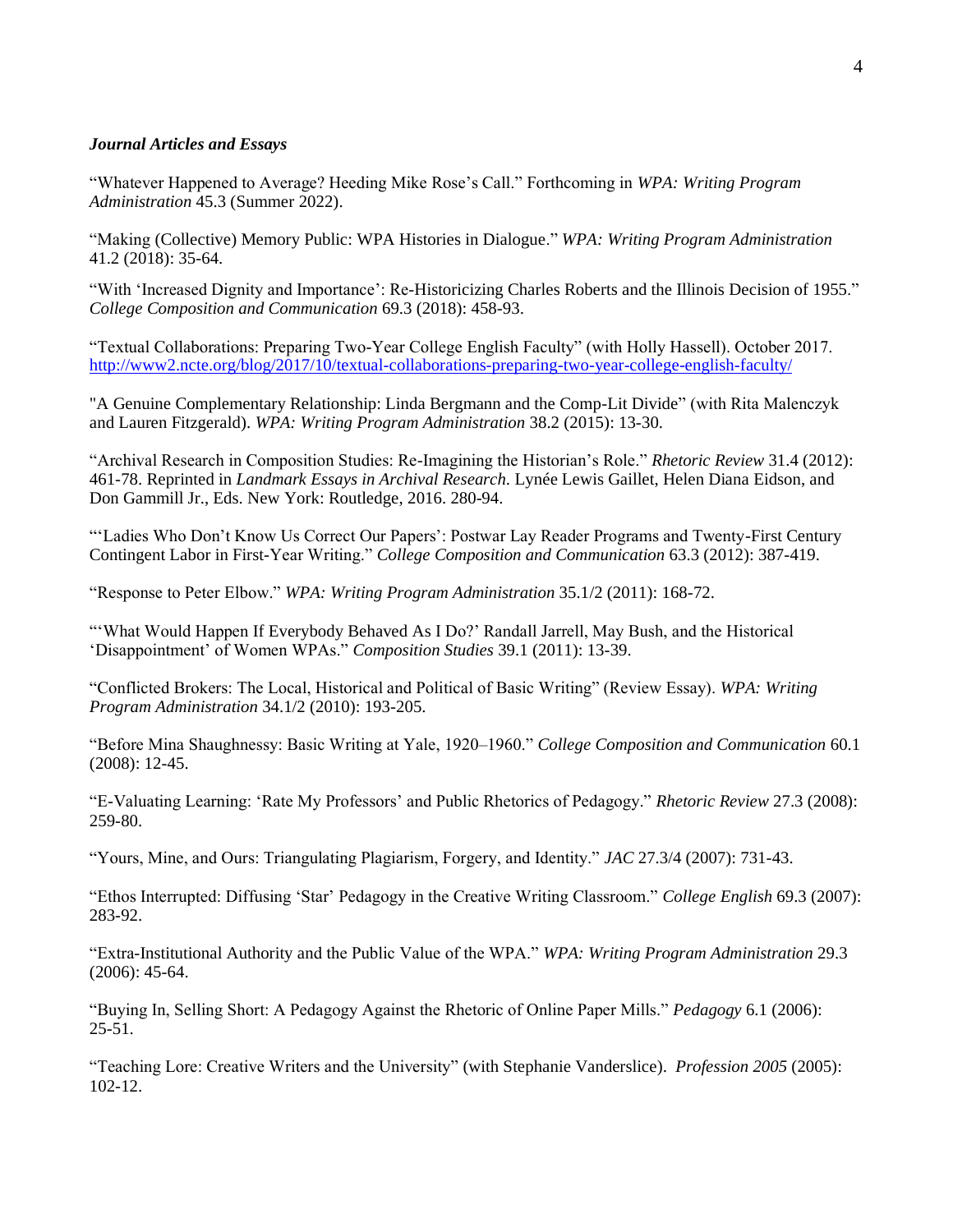"Course Design for English 200: Rhetoric, Argument, and the Law in American Culture." *Composition Studies* 33.2 (2005): 89-112.

"The Economics of Authorship: Online Paper Mills, Student Writers, and First-Year Composition." *College Composition and Communication* 56.4 (2005): 601-31. Abridged version reprinted in *The Arlington Reader*, 2nd Edition. Lynn Z. Bloom, Ed. New York: Bedford/St. Martin's, December 2007. 615-22; and 3<sup>rd</sup> Edition (2011). 563-69.

"Writing Professionals/Professional Writers: Revamping Teacher Training in Creative Writing Ph.D. Programs." *College English* 64.2 (2001): 205-27.

"Spectacle at the Disco: *Boogie Nights,* Soundtrack, and the New American Musical." *Journal of Popular Film and Television* 28.2 (2001): 166-75.

"Writing Communities: Cultural Diversity in the Composition Classroom." [Center for Research on Teaching](http://crlt.umich.edu/)  [and Learning \(CRLT\),](http://crlt.umich.edu/) University of Michigan–Ann Arbor, *CRLT Occasional Paper* 12 (1999): 11-12. (Winner of Diversity Narratives Essay Competition).

## *Chapters and Book Contributions*

"Introduction: On the Precipice." *Beyond Fitting In: Rethinking First-Gen Writing and Literacy Education.*  Kelly Ritter, Ed. Forthcoming Spring 2023.

"The Journal You Have: Balancing the Needs of a Discipline with Editorial Vision." *Editors in Writing: Behind the Curtain of Scholarly Publishing in Writing Studies.* Greg Giberson, Megan Schoen, and Christian Weisser, Eds. Forthcoming from Utah State University Press. Forthcoming March 2022.

"Undergraduate Rhetoric at UIUC: Revising a Curriculum, Rethinking a Program." *Perspectives on Academic and Professional Writing in an Age of Accountability*. Shirley Logan and Wayne Slater, Eds. Carbondale, IL: Southern Illinois University Press, 2018. 47-64.

"A Question of Mimetics: Graduate Student Writing Courses and the New 'Basic'." *Economies of Writing: Revaluations in Rhetoric and Composition*. Bruce Horner, Susan Ryan, and Brice Nordquist, Eds. Logan, UT: Utah State University Press, 2017. 112-30.

"Journal Editors in the Archives: Reportage as Microhistory." *Microhistories of Composition.* Bruce McComiskey, Ed. Logan, UT: Utah State University Press, 2016. 90-115.

"Foreword." *In the Archives of Composition: Writing and Rhetoric in Normal Schools and High Schools.* Lori Ostergaard and Henrietta Rix, Eds. University of Pittsburgh Press, 2015. xi-xiv.

"What Are Students?" A Rhetoric for Writing Program Administrators. 1<sup>st</sup> and 2<sup>nd</sup> eds. Rita Malenczyk, Ed. Anderson, SC: Parlor Press, 2013, 2016. 11-22.

"Introduction: How Did We Get Here?" (with Paul Matsuda). *Exploring Composition Studies: Sites, Issues, Perspectives.* Logan, UT: Utah State University Press, 2012. 1-10.

"How the Old Man Does it: Creative Writing and a Pedagogy of Emulation." *Composing Ourselves as Writer-Teacher-Writers: Starting with Wendy Bishop*. Alys Culhane, Devan Cook, and Patrick Bizzaro, Eds. Cresskill, NJ: Hampton Press, 2011. 81-96.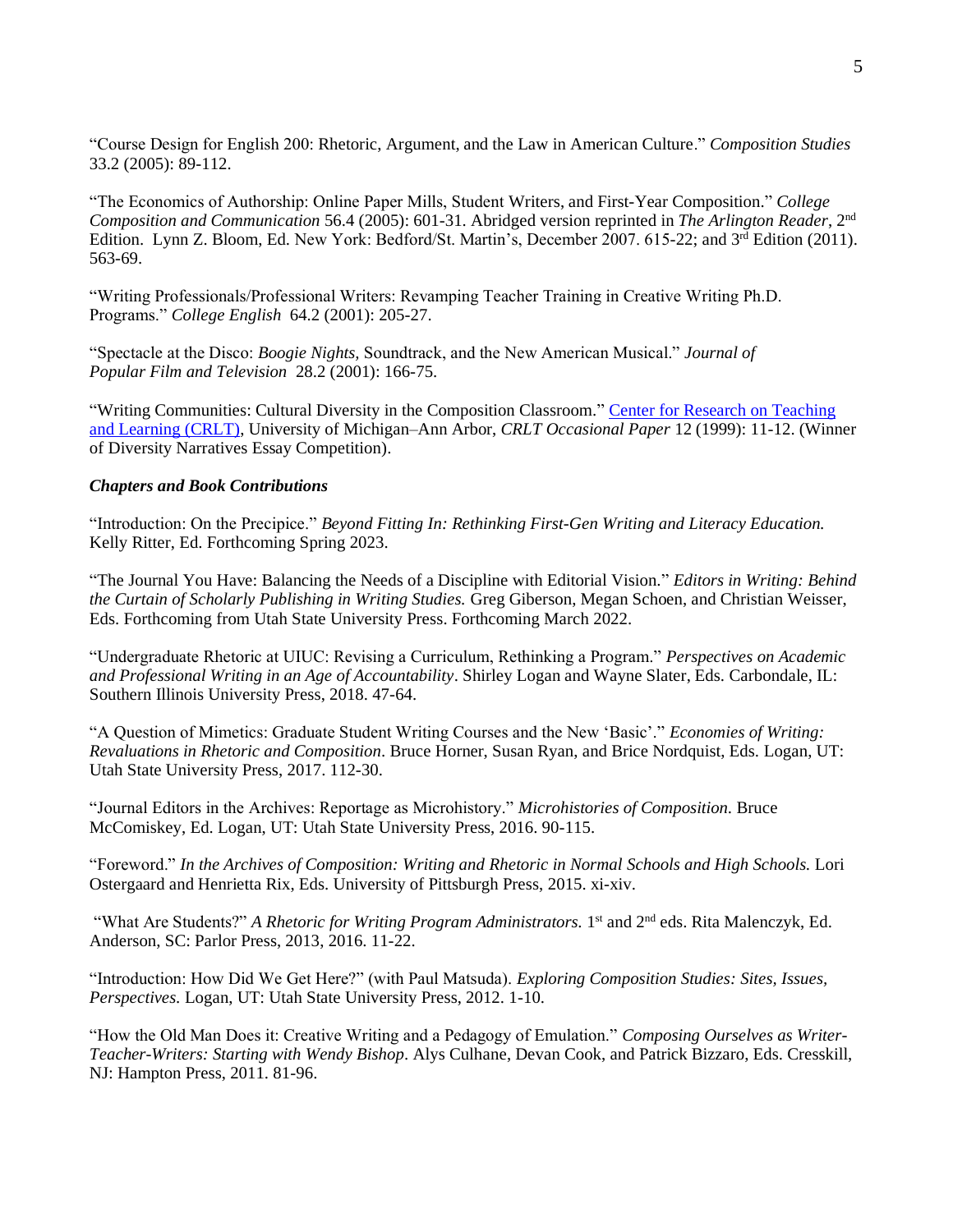"(En)Gendering the Archives for Basic Writing Research." *Working in the Archives: Practical Research Methods for Rhetoric and Composition.* Barbara L'Eplattenier, Wendy Sharer, Lisa Mastrangelo, and Alexis Ramsey, Eds. Carbondale, IL: Southern Illinois University Press, 2009. 181-94.

"Introduction" (with Stephanie Vanderslice). *Can it Really Be Taught? Resisting Lore in Creative Writing Pedagogy.* Portsmouth, NH: Boynton/Cook, 2007. xi-xx.

"Postmodern Dialogics in *Pulp Fiction*: Jules, Ezekiel, and Double-Voiced Discourse." *The Terministic Screen: Rhetorical Perspectives on Film.* David Blakesley, Ed. Carbondale, IL: Southern Illinois University Press, 2003. 286-300.

#### *Poetry*

*Borderlands: Texas Poetry Review* (Spring/Summer 2000); *Notre Dame Review* 8 (1999); *Kimera* 4.1 (Summer 1999); *Karamu* 16.2 (Spring 1999); *Rio* 6 (Winter 1998-99); *Bloomsbury Review* 17.1 (January/February 1997) *No Roses Review* 7 (Winter 1996); *Cutbank* 45 (March 1996); *Northwest Review* 34.1 (January 1996); *Skylark* 14 (December 1995); *Hammers* 10 (July 1995); *Hawaii Review* 18.3 (Fall 1994); *Greensboro Review* 56 (Summer 1994)

## **CONFERENCE PRESENTATIONS**

(Chair) "The Shape of the Profession Post-Pandemic for Faculty Members in Writing Studies." Modern Language Association Convention, Washington, D.C., January 6, 2022.

(Chair) "Rethinking Our Commonplaces: Learning from First-Generation Students in Writing Programs." Accepted for the Conference on College Composition and Communication, Milwaukee, Wisconsin, March 28th, 2020 [Conference cancelled due to COVID-19].

"Hard Boundaries: Advanced Placement, General Education, and the New 'Average.'" Part of featured panel, "Lives Still on The Boundary" at the Conference on College Composition and Communication, Pittsburgh, Pennsylvania, March 15, 2019 (unable to attend conference).

"Whose Side Are You On?: Senior Administrative Perspectives on Cultivating Leadership On and Off Campus." Featured roundtable. Conference on College Composition and Communication, Portland, Oregon, March 17, 2017.

"Mobile Identities: The Mixed Consequences of WPA Advancement." Thomas R. Watson Conference, Louisville, Kentucky, October 20, 2016.

"Ethical Memory-Keeping: Rethinking Archival Practice in Writing Program Administration." Rhetoric Society of America Conference, Atlanta, Georgia, May 29, 2016.

(Respondent) "New Thoughts on Writing and First-Language Teaching." Conference on College Composition and Communication, Houston, Texas, April 8, 2016.

"With 'Increased Dignity and Importance': Re-Historicizing Charles Roberts and the Illinois Decision of 1955." Conference on College Composition and Communication, Houston, Texas, April 7, 2016.

(Invited Discussant) "Writing Stories: Archival Histories of Composition and Rhetoric in U.S. Normal Schools, 1861–1920." History of Education Society Conference, St. Louis, Missouri, November 5, 2015.

(Respondent) "Sustaining First-Year Writing Programs through Institutional Partnerships." Council of Writing Program Administrators Conference, Boise, Idaho, July 16–18, 2015.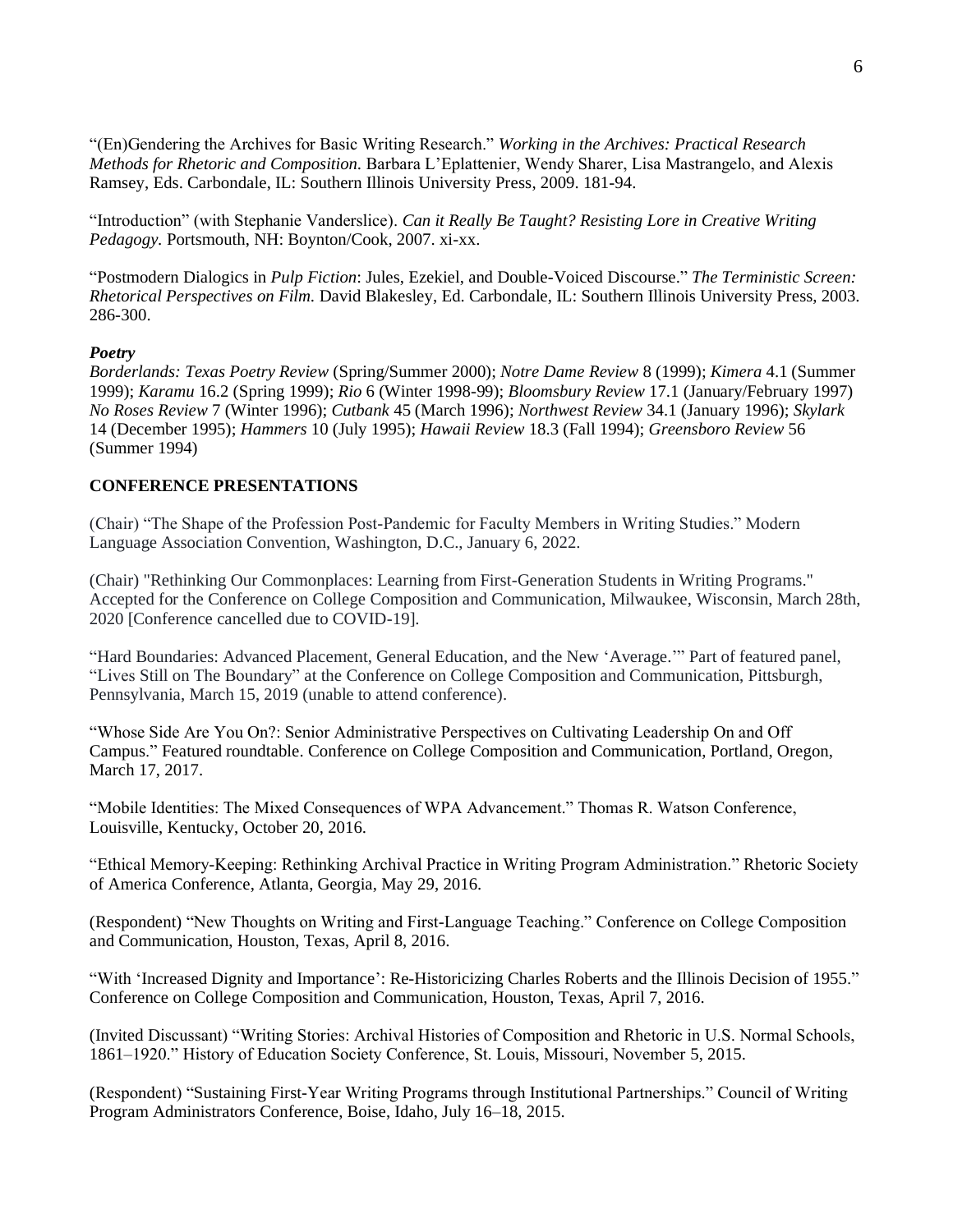"The Risks and Rewards of Journal Editing: A Roundtable." Conference on College Composition and Communication, Tampa, Florida, March 21, 2015.

"A Genuine Complementary Relationship: Linda Bergmann and the Comp-Lit Divide." International Writing Center Association Conference, Orlando, Florida, November 1, 2014.

"The Worker Redux: Mid-Career WPAs and the (Moving) Landscape of Program Leadership." Council of Writing Program Administrators Conference, Normal, Illinois, July 18, 2014.

(Respondent) "The Persistence of Memory: Remapping the Future of Composition Studies by Charting Writing Histories at One Rural Texas University." Conference on College Composition and Communication, Indianapolis, Indiana, March 20, 2014.

"Perspectives on the History and Future of Basic Writing" (featured panel). Conference on College Composition and Communication, Las Vegas, Nevada, March 15, 2013.

"Not Just an Abolitionist: The Lasting Influence of Sharon Crowley." Conference on College Composition and Communication, Las Vegas, Nevada, March 14, 2013.

"Making Leadership Public: A Roundtable on Leadership Opportunities in NCTE and CCCC" (chair and organizer; featured panel). Conference on College Composition and Communication, Las Vegas, Nevada, March 14, 2013.

"Re/Framing (The) Class: Mental Hygiene Films and Current-Traditional Rhetoric in Postwar Secondary Schooling." Rhetoric Society of America Conference, Philadelphia, Pennsylvania, May 27, 2012.

"English Journal in Wartime: Literary Humanism Versus Civic Engagement in Secondary School Pedagogies." Conference on College Composition and Communication, St. Louis, Missouri, March 22, 2012.

"Gateways to Leadership: A Reflective Roundtable on Opportunities Within NCTE and CCCC" (chair and organizer; featured panel). Conference on College Composition and Communication, St. Louis, Missouri, March 22, 2012.

"Everything You Always Wanted to Know About Publishing but Were Afraid to Ask: A Roundtable with NCTE Journal Editors." Conference on College Composition and Communication, St. Louis, Missouri, March 22, 2012.

"Frameworks for Scholarly Success: An Open Roundtable with Journal Editors." Council of Writing Program Administrators Conference, Baton Rouge, Louisiana, July 15, 2011.

"Issues in Dual Enrollment" (respondent; featured panel). Conference on College Composition and Communication, Atlanta, Georgia, April 9, 2011.

"'Ladies Who Don't Know Us Correct Our Papers': The Lay Reader Program of 1959-1961 and the Origins of Contingent Labor in First-Year Composition." Conference on College Composition and Communication, Atlanta, Georgia, April 8, 2011.

"The Identity Politic: Agentic Discord in Rhetoric and Composition Studies Graduate Programs" (with Will Duffy). Modern Language Association Convention, Los Angeles, California, January 9, 2011

"Dual-Credit/Concurrent-Enrollment Writing Courses" (respondent). Council of Writing Program Administrators Conference, Philadelphia, Pennsylvania, July 17, 2010.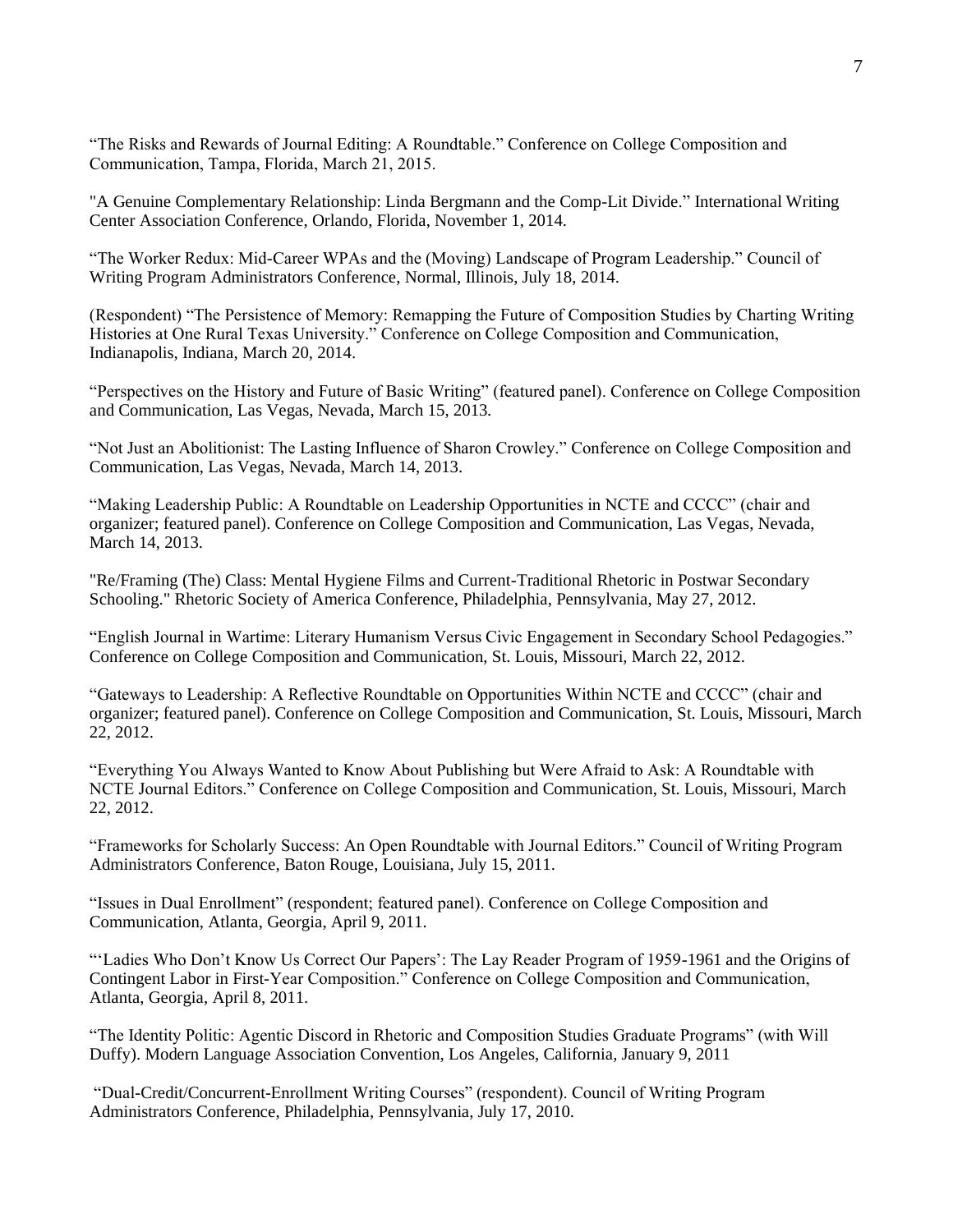"Managing the Text: Logistics for WPAs." Council of Writing Program Administrators Conference, Philadelphia, Pennsylvania, July 16, 2010.

"To Know Her Own History: The WPA as Program Historian." Conference on College Composition and Communication, Louisville, Kentucky, March 20, 2010.

"Who Needs Role Models? WPAs, First-Year Writing, and the Generation After Liberatory Pedagogy." Council of Writing Program Administrators Conference, Minneapolis, Minnesota, July 18, 2009.

"Before Shaughnessy: Relocating Basic Writing in Context, 1920-1960." Conference on College Composition and Communication, San Francisco, California, March 13, 2009.

"Creative Writing in the 21st Century" (panel chair/organizer). President's Special Session at the Modern Language Association Convention, San Francisco, California, December 29, 2008.

"The Changing Realities of Writing Program Administration: The More I Change, the More You Stay the Same." Conference on College Composition and Communication, New Orleans, Louisiana, April 3, 2008.

"WPA Work II: Ambiguity and Agentic Efforts" (panel chair/co-organizer). Conference on College Composition and Communication, New Orleans, Louisiana, April 3, 2008.

"Historicizing and Problematizing 'Creative': Composition, Creative Writing, and the Evolving First-Year Requirement, 1950-1970." Modern Language Association Convention, Chicago, Illinois, December 29, 2007.

"The Rhetorical Identity of 'Under-Prepared' in Ivy League Basic Writing Programs." Conference on College Composition and Communication, New York, New York, March 24, 2007.

"Emerging from the Comp/Rhet Shadows: Public Identities for Creative Writing in the Twenty-First Century" (panel chair/organizer). Conference on College Composition and Communication, New York, New York, March 22, 2007.

"E-valuating Learning: RatemyProfessor.com and the Ethics of Public, Dialogic Evaluation in the First-Year Writing Classroom." Conference on College Composition and Communication, Chicago, Illinois, March 24, 2006.

"The Economics of Authorship: Online Paper Mills, Student Writers, and First-Year Composition." Modern Language Association Conference, Philadelphia, Pennsylvania, December 28, 2004.

"Whither Collaboration? WPAs and Upper-Level Administrators Define Basic Writing." Thomas R. Watson Conference, Louisville, Kentucky, October 9, 2004.

"Taking the Show on the Road: Making WPA Work Matter Though Institutional Program Outreach." Conference on College Composition and Communication, San Antonio, Texas, March 27, 2004.

"This is (Not) Just to Say: Public 'Lore' and the Future of Creative Writing" (panel chair/organizer). Conference on College Composition and Communication, San Antonio, Texas, March 25, 2004.

"Teacher or Administrator? Negotiating WPA Work at the 4/4 University." Conference on College Composition and Communication, Chicago, Illinois, March 21, 2001.

"The Intellectual Quotient of Television in a Writing Class, or, What D.A. Jack McCoy Owes to Aristotle." Northeast Popular Culture Association Conference, New Haven, CT, November 3, 2001.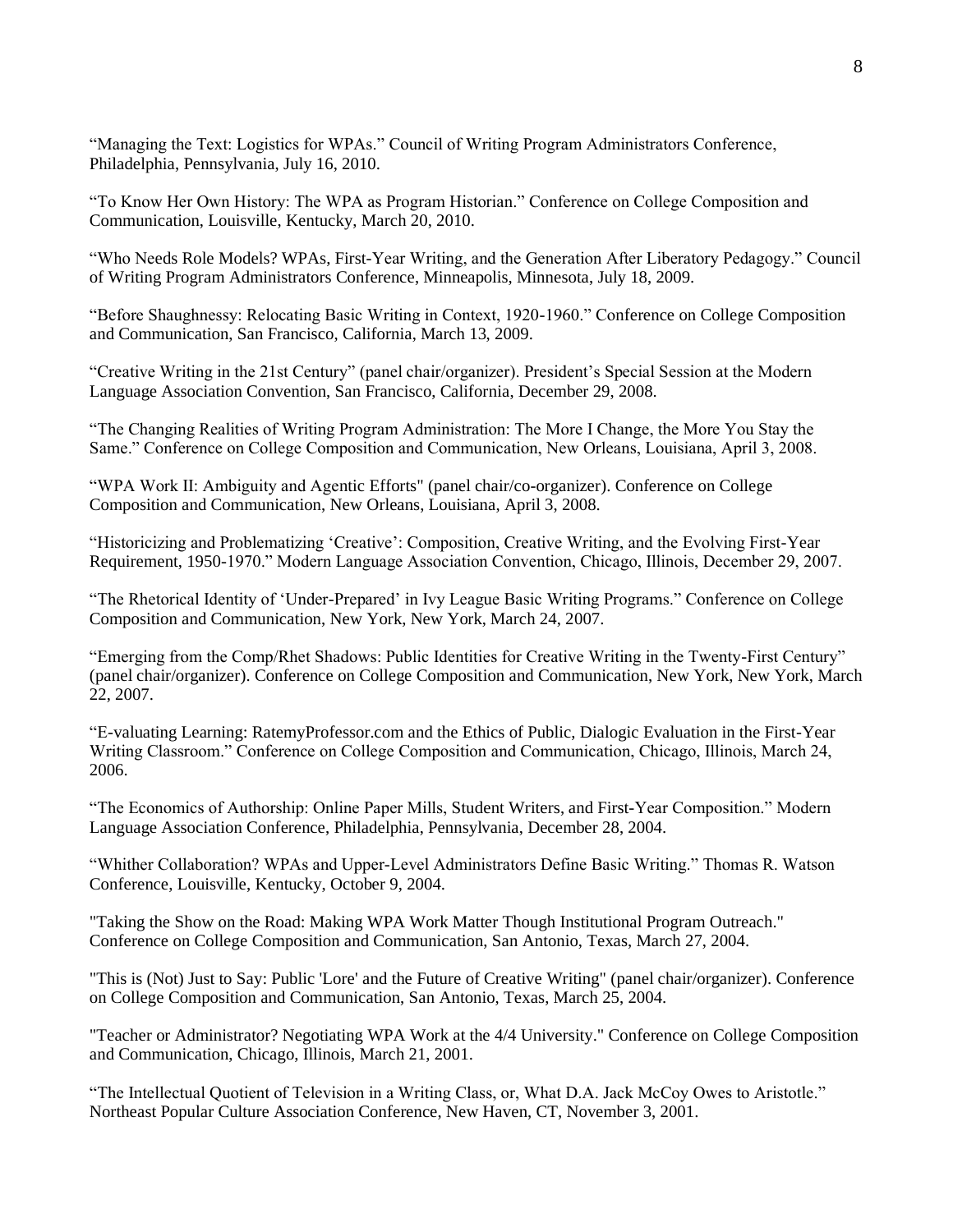"Performance or Conversation? Rethinking Self-Assessment in Writing Classrooms." Conference on College Composition and Communication, Denver, Colorado, March 15, 2001.

"How Much Does a Frame Like That Cost? Reviewing the Real in Video Landscapes in The Sixth Sense." South Atlantic Modern Language Association Conference, Birmingham, Alabama, November 11, 2000.

"Writing Professionals/Professional Writers: Revamping Teacher Training in Creative Writing Ph.D. Programs." Midwest Modern Language Association Conference, Minneapolis, Minnesota, November 5, 1999.

"The Thirteenth Grade: The High School-College Connection as Topic of the Basic Writing Course." University of Michigan-Flint Writing Across the Curriculum Conference, Flint, Michigan, May 22, 1999.

"Spectacle at the Disco: Boogie Nights and the New Hollywood Musical." Society for Cinema Studies Conference, West Palm Beach, Florida, April 15, 1999.

# **INVITED TALKS AND PRESENTATIONS**

"Disciplinary Assumptions and Institutional Pasts: Speech and Writing at Illinois." (with Cara Finnegan). Center for Writing Studies Brown Bag Series, University of Illinois Urbana-Champaign, March 7, 2018.

"A Conversation with Kelly Ritter." University of Denver Campus Writing Program, Denver, Colorado, November 4, 2017.

"Perspectives on Journal Editing." Center for Critical Inquiry and Cultural Studies, Arizona State University-West, Tempe, Arizona, February 11, 2016.

"Archival Methodologies." English 691: Archival Research (Dr. Shirley Rose's graduate seminar), Arizona State University, Tempe, Arizona, February 10, 2016.

"Making and Sharing Knowledge: Multiple Channels of Publication." Featured session, Conference on College Composition and Communication, Tampa, Florida, March 21, 2015.

"Revising a Curriculum, Rethinking a Program." Maryland Conference on Academic and Professional Writing. Department of English, University of Maryland, College Park, Maryland, October 11, 2014.

"In Conversation: Journal Editors and The Future of Rhetorical Scholarship." Featured session, Rhetoric Society of America Conference, San Antonio, Texas, May 24, 2014.

"What Makes Writing (Programs) Local?" Edgework Speaker Series, Department of English, Arizona State University, Tempe, Arizona. March 31, 2014.

"Sometimes We Expect Great Things: Mass Literacy Instruction and Class-Conscious Writing Pedagogies." Eighth Annual Magliocco Lecture, Department of English, Western Illinois University, Macomb, Illinois. February 28, 2014.

"An Editor's Perspective." English 615: Editing a Professional Journal, West Chester University, West Chester, Pennsylvania, October 16, 2013.

"From Mental Hygiene Films to YouTube: Postwar Writing Instruction and Class-Conscious Literacies." Research-in-Progress Brownbag Series, Center for Writing Studies, University of Illinois Urbana-Champaign, Urbana, Illinois, September 20, 2013.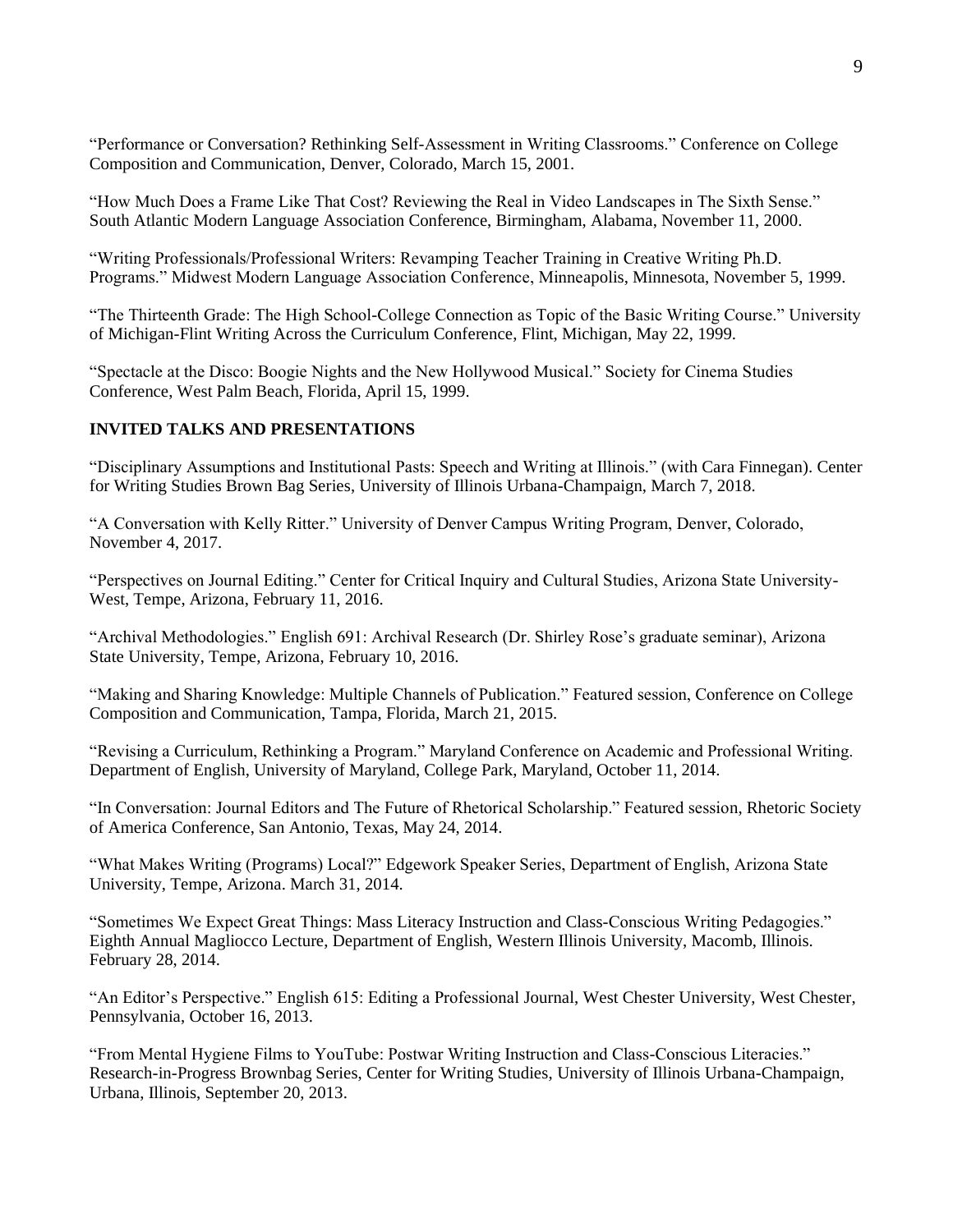"Navigating the Publication Process: Best Practices for Preparing Scholarly Journal Articles for Review." Council of Editors of Learned Journals roundtable session. South Atlantic Modern Language Association Conference, Durham, North Carolina, November 10, 2012.

"To Know Her Own History: Writing at the Woman's College 1943-1963." Friends of the UNCG Library, Greensboro, North Carolina, October 25, 2012.

"Economies of Writing at the Entrance Ramp: Graduate Student Writing Courses and the New 'Basic'." Thomas R. Watson Conference, Louisville, Kentucky, October 18, 2012.

"Basic Writing and Basic Writers in Historical Context." University of Delaware Writing Program, Newark, Delaware, October 4, 2012.

"From Mental Hygiene Films to YouTube: Postwar Writing Instruction and Class-Conscious Literacies." Bi-Annual Hutton Lecture Series in Rhetoric and Composition, Purdue University, Lafayette, Indiana, September 27, 2012.

"The Work of Teaching Writing in the Post-Teacher Era." First Year Writing Program, North Carolina State University, Raleigh, North Carolina, April 18, 2011.

"Defining "Basic" in Local Contexts." Council on Basic Writing Workshop at the Conference on College Composition and Communication, Atlanta, Georgia. April 6, 2011.

"Disciplining Writing: Using Intertwined Histories of Composition Studies and Creative Writing to Map the Future of English Graduate Study." 2nd Annual Teague-Crumpler Lecture, East Carolina University Writing Program, Greenville, North Carolina, April 14, 2010.

"Teaching Creative Writing." MFA Program, English department, University of Massachusetts-Boston, Boston, Massachusetts, May 14, 2008.

"Disciplining Writing in Graduate English Programs: Composition/Rhetoric, Creative Writing, and the Multifaceted Doctoral English Program." Department of English, University of Missouri, Columbia, Missouri, April 25, 2008.

"Guilty in Whose Eyes?" Keynote, Eastern Connecticut State University Faculty Forum, (The Chasm Between Student and Faculty Perceptions of Academic Dishonesty). Willimantic, Connecticut April 29, 2005.

"International Creative Writing Video Conference between the UK and the USA." Great Writing Conference 2004: Writers, Creative Writing, and the Contemporary World. University of Portsmouth and the UK Centre for Creative Writing Research Through Practice. Portsmouth, England, July 24, 2004.

# **INTERVIEWS**

Podcast interview on "With Increased Dignity and Importance" by Jonathan Alexander for *CCC* Podcast Series. February 11, 2018. [http://cccc.ncte.org/cccc/ccc/podcasts/ritter.](http://cccc.ncte.org/cccc/ccc/podcasts/ritter)

Public radio interview by Brian Balogh for "Nose to the Grindstone: A History of American Work Ethic." *Backstory with the American History Guys,* Virginia Foundation for the Humanities. September 2, 2016. [http://backstoryradio.org/shows/nose-to-the-grindstone/.](http://backstoryradio.org/shows/nose-to-the-grindstone/)

Podcast interview by Joseph Harris on *Before Shaughnessy.* CCCC/Studies in Writing and Rhetoric series. September 2010. [http://www.ncte.org/cccc/swr/ritter.](http://www.ncte.org/cccc/swr/ritter)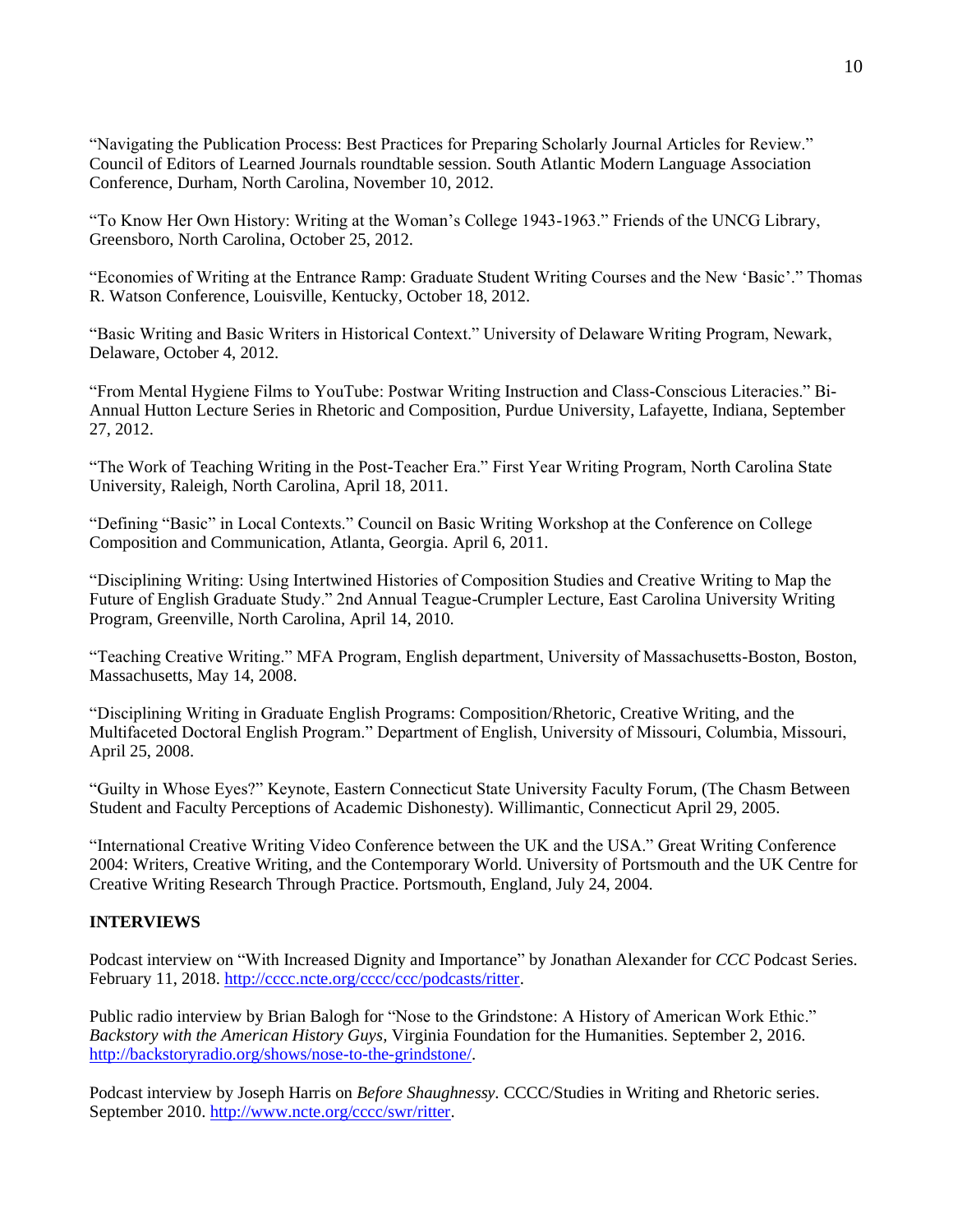"History, Plagiarism, and Other Challenges in Basic Writing." Podcast Interview by Dr. Thomas Henry, Utah State University. October 8, 2009. [www.basiccomposition.com/SCHOLARS.html.](http://www.basiccomposition.com/SCHOLARS.html)

# **WORKSHOP AND SEMINAR LEADERSHIP**

"Undergraduate Education: Lessons Learned from the Pandemic." Invited speaker, New Academic Leaders Seminar Series, Office of the Provost, August 19, 2021.

"Panel Session on Crisis Prevention and Management: *Lessons Learned from COVID19* ." Invited Panel Member. Provost's Senior Leadership Retreat, UIUC, Urbana, Illinois, August 21, 2020.

Workshop Pod co-facilitator, Midwest Winter Workshop, Department of Communication, University of Illinois Urbana-Champaign, February 8, 2020.

"Curriculum Development and Degree Design." Invited presenter for Zhejiang University participants at the Building a World Class University Through Education Reform and Innovation Training Program, Global Education and Training Center, UIUC, Urbana, Illinois, December 1, 2017; September 21, 2018; September 4, 2019.

Case Studies Facilitator, Council of Colleges of Arts and Sciences Annual Meeting, Chicago, Illinois, November 2018.

"Nuts and Bolts of Writing Tenure Review Letters (Thriving as an Associate Professor Seminar Series)." Invited Seminar Leader, Office of the Provost, UIUC, Urbana, Illinois, November 7, 2017.

"Conference Proposal Submission 101: A Guide to the Process." Invited Workshop Leader. Conference on College Composition and Communication, Portland, Oregon, March 17, 2017.

"Assessing Basic Writing at an R1." Council on Basic Writing Workshop, Conference on College Composition and Communication, Portland, Oregon, March 15, 2017.

"Assessing Student Writing." Invited Workshop Leader. CSU-Fresno Faculty Learning Community Program Series, Center for Teaching Excellence, Fresno, California, March 9, 2017.

"Learning Outcomes Assessment for LAS Unit Heads." Workshop Co-Facilitator (with Staci Provezis). College of Liberal Arts and Sciences, UIUC, Urbana, Illinois, February 16, 2017.

RSA Undergraduate Research Network (Co-Facilitator), Rhetoric Society of America Conference, San Antonio, Texas, May 28, 2016.

Small Group Facilitator for "Case Studies" discussion, Pre-Tenure Workshop, Office of the Provost, UIUC, Urbana, Illinois, May 5, 2016.

"Assessing Student Learning Outcomes." Session Co-Facilitator (with Staci Provezis), UIUC Executive Officer Seminar Series, Urbana, Illinois, April 21, 2016.

"Creating Student Learning Outcomes." Workshop Co-Facilitator (with Jenny Amos). UIUC Distinguished Teacher-Scholar Seminar Series, Urbana, Illinois, October 13, 2015.

"Graduate Student Writing Across the Curriculum Seminar." Seminar Leader. Center for Writing Studies, University of Illinois Urbana-Champaign, Urbana, Illinois, August 21-22, 2014 and January 15-16, 2015.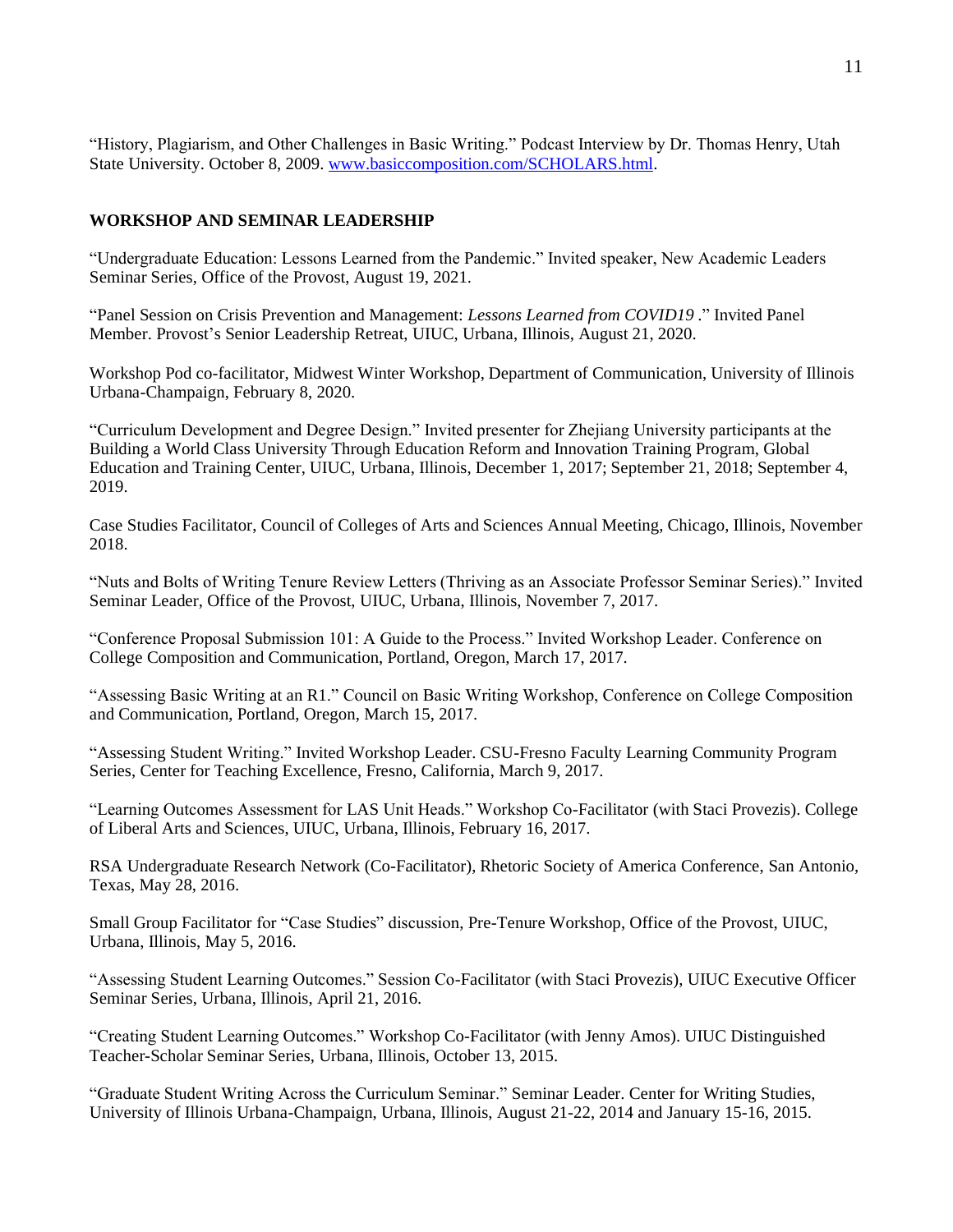"Designing Effective Writing Assignments" and "Effective Feedback on Student Writing." Invited Workshop Leader, Writing Across the Curriculum Program, UNC-Pembroke, Pembroke, North Carolina, January 31, 2014, March 8, 2013, October 12, 2012, and March 30, 2012.

"The Private and Public Work of Archival Research: Considering Physical and Digital Archival Spaces." Invited Workshop Co-Facilitator. Conference on College Composition and Communication, Las Vegas, Nevada, March 13, 2013.

"What is Your Project? Defining the Research Question(s) for Scholarship." Invited Workshop Leader, Graduate School, UNCG, Greensboro, North Carolina, September 20, 2012.

"Writing, Submitting, and Publishing Journal Articles." Workshop Co-Leader (with Melissa Ianetta), Council of Writing Program Administrators Conference, Albuquerque, New Mexico, July 20-21, 2012.

"Understanding Job Advertisements and Composing Effective Cover Letters." Workshop Co-Leader (with Joseph Janangelo), Council of Writing Program Administrators Conference, Albuquerque, New Mexico, July 20-21, 2012.

"Dissertation Boot Camp" Invited Faculty Consultant and Mentor, Graduate School, UNCG, Greensboro, North Carolina, May 14-18, 2012.

"Gateways to the Past: Conducting Archival Research." Invited Workshop Co-Facilitator. Conference on College Composition and Communication, St. Louis, Missouri, March 21, 2012.

"Practical Strategies for Writing a Thesis or Dissertation." Invited Workshop Leader, Graduate School, UNCG, Greensboro, North Carolina, January 24, 2012.

"What is Your Project? Defining the Research Question(s) for Scholarship." Invited Workshop Leader, Graduate School, UNCG, Greensboro, North Carolina, November 15, 2011.

"Submitting to Academic Journals: Eight Simple Tips." Invited plenary speaker, Writing into the Profession Grad Conference, UNCG, Greensboro, North Carolina, September 24, 2011.

"Tectonic Shifts in Basic Writing." Invited Pre-Conference Institute leader (with Peter Adams), Council of Writing Program Administrators Conference, Baton Rouge, Louisiana, July 14, 2011.

Leader of annual week-long English department TA orientations and monthly professional development sessions for English department TAs and Lecturers, 2008-2013 (UNCG) and 2013-2017 (UIUC)

# **TEACHING EXPERIENCE**

# *University of Illinois Urbana-Champaign*

English 582: Historiographies of Writing (Methods Seminar) English 583: Seminar in Writing Program Administration English 591: Independent Study in Writing Program Administration: Theory/Practice English 593: Professional Seminar in Teaching Rhetoric

# *University of North Carolina at Greensboro*

Freshman Seminar 100: College Connections English 305: Introduction to Rhetoric English 322: The Teaching of Writing English 522: Teaching Composition: Theories and Applications English 659: Digital Literacies and Online Rhetorics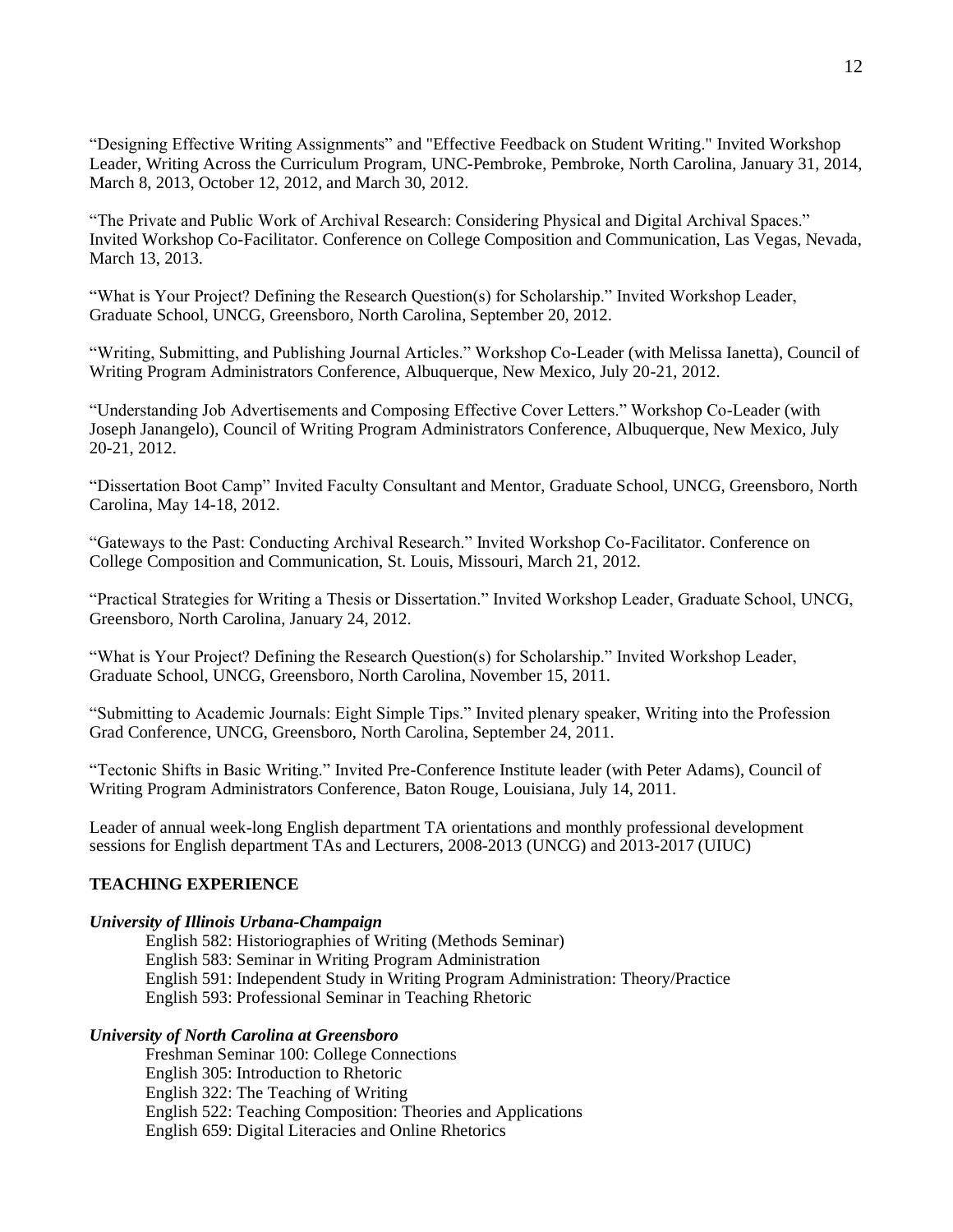English 670: Directed Masters' Research

English 675: Scholarly and Critical Writing for the Profession

English 680: Teaching Internship (6 students supervised)

English 689: Institutional History of Composition Studies

English 705: Cultural Studies

English 744: Seminar in Writing Program Administration

English 747: Teaching College Writing

English 778: Directed Readings in: Basic Writing, ESL, and World Englishes;

Cultural Studies; Historiographies of Composition Studies

#### *Southern Connecticut State University*

English 110: Composition Writing Lab (Basic Writing) English 111: Composition I

## *Southern Connecticut State University*

English 112: Composition II (Research Writing) English 200: Intermediate Composition English 201: Introduction to Creative Writing English 202: Introduction to Poetry Writing English 366: Literature into Film Honors 150: Introduction to Critical Inquiry/First-Year Honors Seminar English 518: Philosophy of Composition English 519: Teaching College Writing English 597: Internship in the Teaching of Writing English 600: Graduate Independent Study (Topics: Film Theory; Poetry Writing) PCH: Academic Writing for Graduate Students in Public Health

#### *University of Michigan–Ann Arbor*

English Composition Board 100: Writing Practicum/Basic Writing English 125: College Writing English 217: Literature Seminar (Topic: Women's Literature of the 1920s) English 223: Creative Writing English 225: Argumentative Writing (Advanced Composition) English 240: Introduction to Poetry English/Film 412: Major Directors: Alfred Hitchcock and Douglas Sirk

# *University of California at Los Angeles Writers' Program*

Introduction to Non-Fiction Writing (Online Course)

# *Newberry Library Chicago Seminar Series*

Documentary Film and History

# *DePaul University's School for New Learning*

Lifelong Learning 4: College Writing

#### *University of Illinois at Chicago*

English 102: Introduction to Film Narrative English 103: English and American Poetry English 109: American Literature and American Culture English 152: Introduction to Composition (Basic Writing; Summer Bridge Program) English 160: English Composition I English 161: English Composition II: Research Writing English 202: Poetry Writing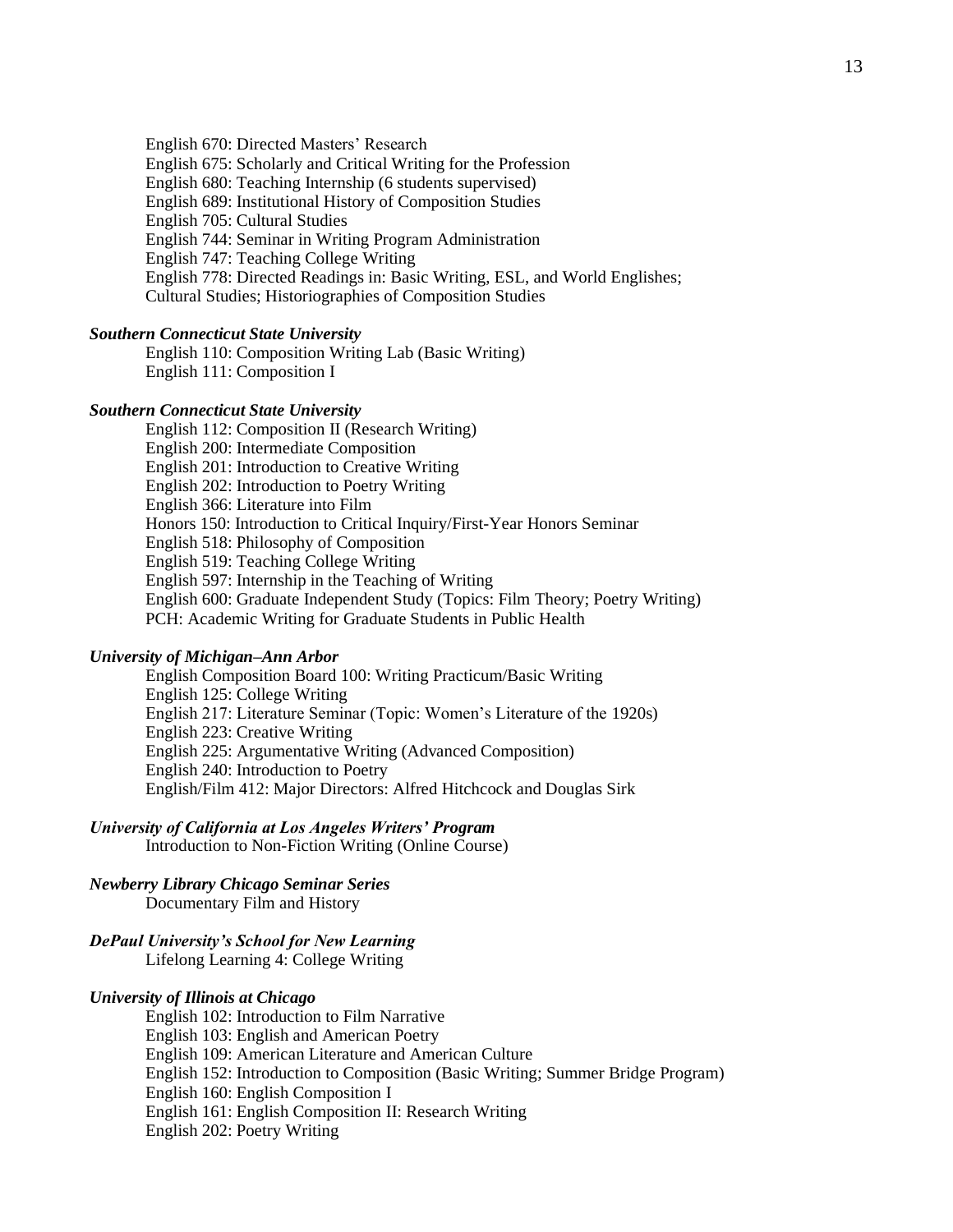# *University of Iowa (Adult Education and Elderhostel Programs)* Poetry Writing; Fiction Writing

### **WRITING CENTER EXPERIENCE**

| <b>Sweetland Writing Center, University of Michigan</b>        | 1999-2000 |
|----------------------------------------------------------------|-----------|
| Instructor                                                     |           |
| <b>Academic Support Network, Roosevelt University, Chicago</b> | 1994-1995 |
| Tutor                                                          |           |
| College of Law Writing Center, University of Iowa              | 1993-1994 |
| Tutor                                                          |           |
| <b>English Department Writing Lab, University of Iowa</b>      | 1992-1993 |
| Tutor                                                          |           |

# **GRADUATE STUDENT SUPERVISION**

**\*=** denotes committee chair/director

#### *University of Illinois Urbana-Champaign*

\*• Andrew Bowman, *Collective Action on the Illinois Campus: A Critical Analysis of Student Protest Movements through the Neoliberal Turn*. PhD field exams completed April 15 2021.

\*• Allison Kranek, *From Dorm Room to Classroom: Writing Program and Writing Center Partnerships With Residence Halls.* PhD 2021. Writing Center Manager, The Ohio State University.

\*• Paul Beilstein, *Basic Writing Without Basic Writers.* PhD 2021. Lecturer in English, University of Illinois.

• Maria Carvajal, *Literate Practices, Linguistic Diversity, and Latinx Students' Educational Experiences*. PhD 2021. Assistant Professor and Co-Director, Writing Center, University of Massachusetts-Boston.

\*• Evin Groundwater*, The Divergent Archive and Androcentric Counterpublics: Public Rhetorics, Memory, and Archives*. PhD 2020. Associate Director, Center for Excellence in Writing and Communication, UC–Irvine.

• Annie Kelvie, *Faithful Literacies: Literate Activity and Semiotic Remediation in Religious Settings*. PhD 2019. Assistant Professor of English, Eureka College [IL].

• Tom McNamara, *Dreams and Disappointments: Chinese Undergraduates and Investment in the US Writing Classroom,* PhD 2016. Assistant Professor of English, Lewis University [IL].

#### *University of North Carolina at Greensboro*

\*• Courtney Adams Wooten, *Blurring the Lines: The Mediation of Literacies in Home/School Spaces,* PhD 2014. Assistant Professor of English and Director of Composition, George Mason University.

\*• Jacob Babb, *Disciplinary Articulation in Rhetoric and Composition,* PhD 2013. Associate Professor and Chair of English, Indiana University–Southeast.

• Alan Benson, *Collaborative Authoring and the Virtual Problem of Content In Writing Courses,* PhD 2012. Assistant Professor of English, University of Wisconsin–Eau Claire, 2012–2017.

• Brian Ray, *Toward a Transnational Composition: Ancient Rhetorics and Language Difference,* PhD 2012. Associate Professor of English and Director of Composition, University of Arkansas–Little Rock.

• Tonya Hassell Ritola *Writing Program Administration and Institutional Narratives,* PhD 2011. Teaching Professor and Program Chair, Writing Program, University of California–Santa Cruz.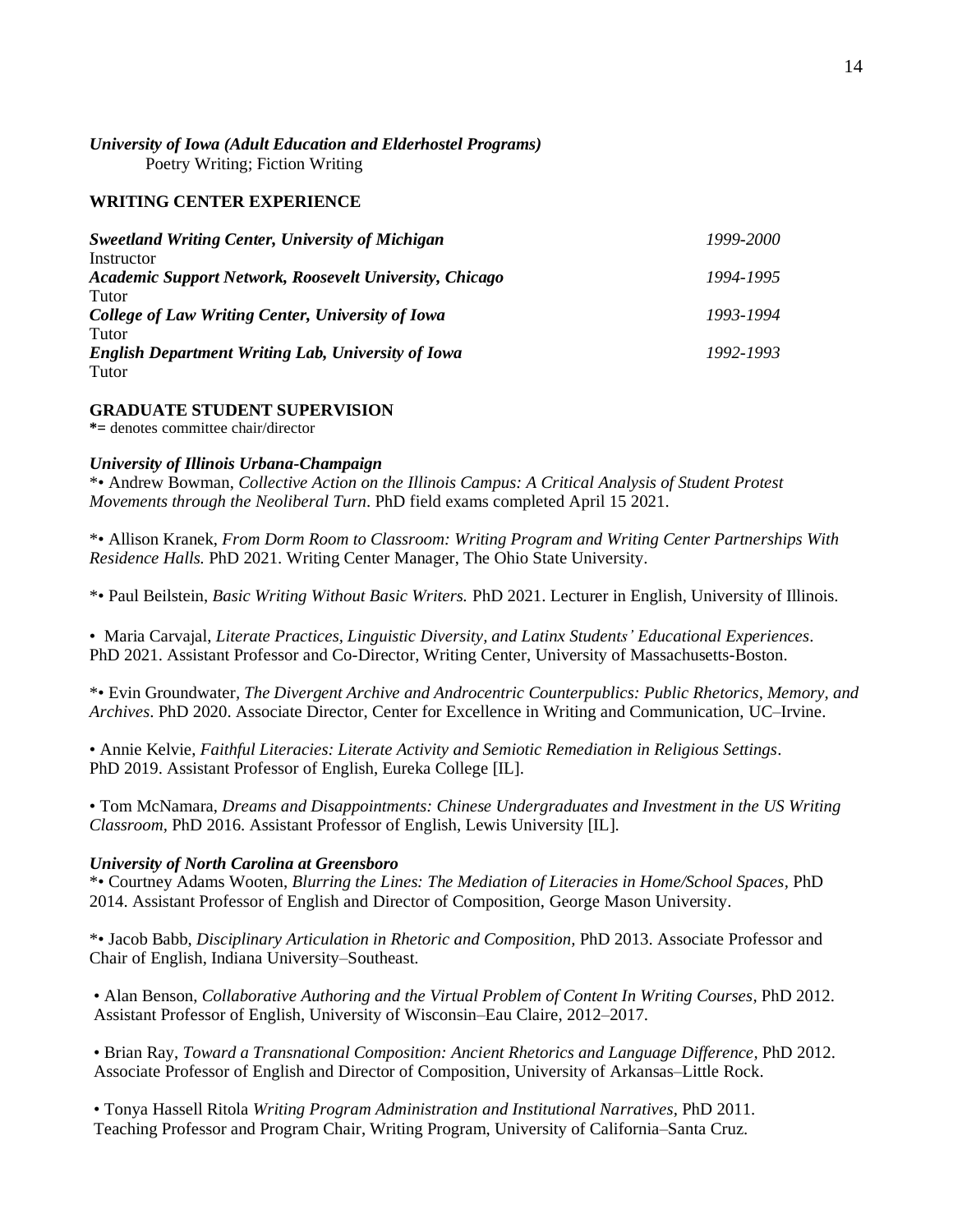# *Southern Connecticut State University*

\*• Joseph Selvaggio: *First Year English Composition and the Influence of Efficiency*. MA, 2006. Associate Professor of English and Department Chair, Three Rivers Community College (CT).

\*• David Disarro: *Suspended Notes: A Collection of Poetry*. MA, 2006. Associate Professor of English and Writing Center Director, Endicott College (MA).

\*• Leigh Anne Arnold, *Online Resources Motivate Student Writing Despite Difficult Environmental Factors.* MS Ed, 2012. English Teacher, Page High School, Greensboro NC.

• Valerie McKee: *Grappling: A Collection of Poetry.* MA, 2007.

• Marcel Burch: *Emergence of a Woman: A Collection of Stories* MA, 2006. Assistant Professor of English, Three Rivers Community College (CT).

• Bekka Van Horn: *Voices of the Underprepared: Addressing Gaps in the Literacy Development of Basic Writers.* MA, 2006.

• Melinda Rosenberg: *Schooled to Order: The Corporatization of the University and Its Effects on the English Department.* MA, 2005.

#### *External Committees*

• Kris Lowery, *Gathering Up the Fragments: Women's Scrapbooks in Nineteenth Century Berks County, Pennsylvania.* Indiana University of Pennsylvania; PhD defense anticipated Spring 2022.

• Ben Ristow, *Creative Writing Joins Rhetoric and the Public Arts: A Comparative Study of Craft, Workshop, and Practice Beyond English Studies*. University of Arizona, PhD 2012. Associate Professor of Writing and Rhetoric, Hobart and William Smith College (NY).

## **EDITORIAL EXPERIENCE**

*Journal Editor College English* (2012-2017)

#### *Editorial Boards*

•Editorial Board member, *Peitho* (2014–2017) *•*Review Board member, *Present Tense: A Journal of Rhetoric in Society* (2012–present) *•*Editorial Board member, *BW-E Journal* (2009–2012) •Faculty Advising Editor/Editorial Board, *Young Scholars in Writing* (2007–2009)

#### *Other Editorial Positions*

•Content Consultant for *Bedford Bibliography of Teaching Writing*, 7<sup>th</sup> Ed. (2009) •Editorial Assistant, *Iowa Review* (1993-1994)

### *Manuscript Reviews*

Journals: *BWe*; *College English*; *College Composition and Communication*; *Composition Studies; Enculturation Journal of Basic Writing*; *Modern Language Studies*; *New Writing*; *Pedagogy; WPA: Writing Program Administration*

Book Series/Presses: Intermezzo*,* Modern Language Association, NCTE/SIUP Studies in Writing and Rhetoric, Ohio State University Press, Southern Illinois University Press, University of Pittsburgh Press, University of Colorado Press, Utah State University Press, W.W. Norton.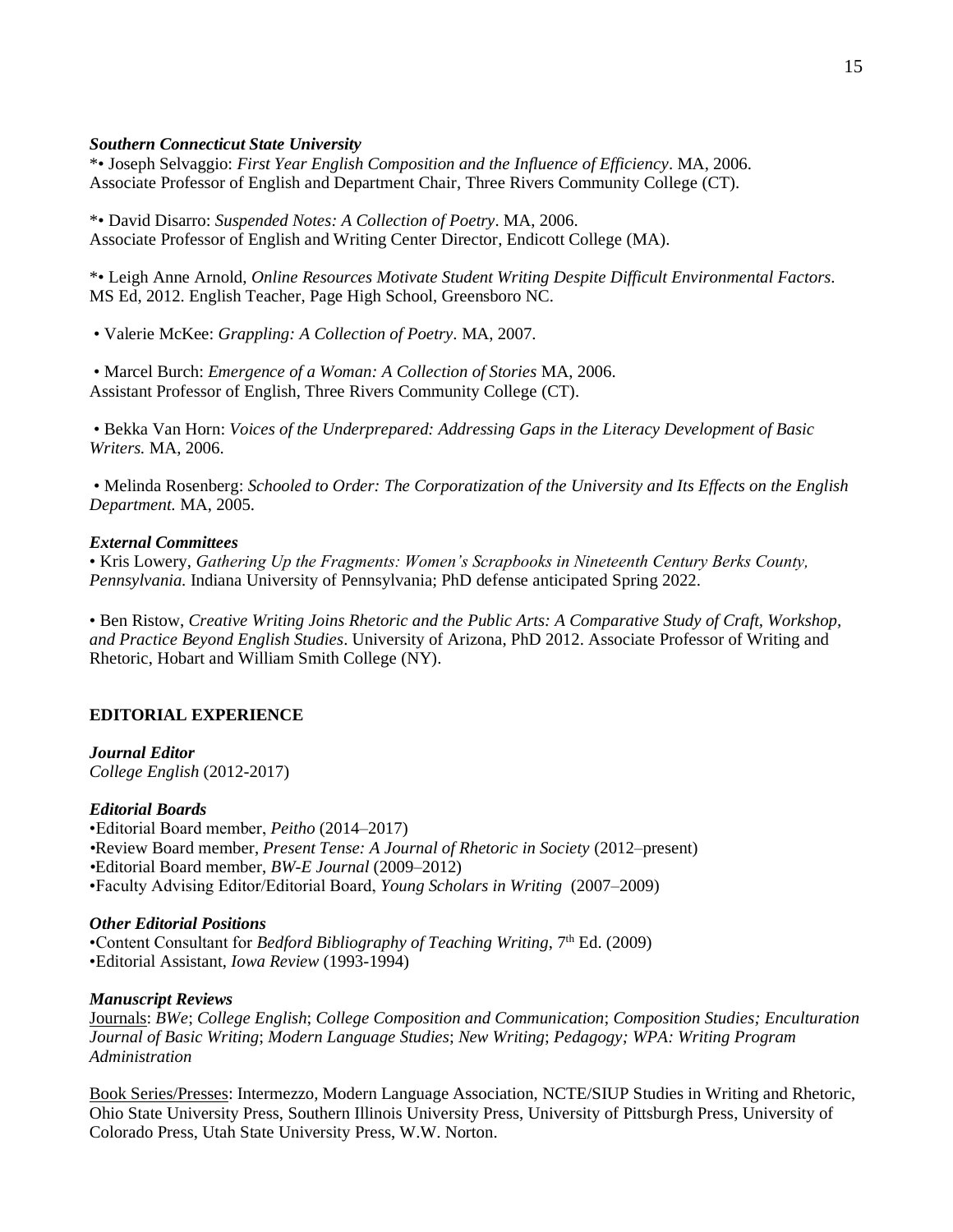## **DEPARTMENT, COLLEGE, AND UNIVERSITY SERVICE**

## *University of Illinois Urbana-Champaign*

*Department/Unit:*

- •Executive Committee, Center for Writing Studies (2016-2017)
- •Search Committee Chair, Associate Director of Rhetoric Position (Spring 2015)
- •Search Committee, English Specialized Faculty open search (Spring-Summer 2015)
- •Writers Workshop Director Search Committee (Chair, 2014-2015)
- •Search Committee Chair, Assistant/Associate Professor of Writing Studies (2013-2014)
- •Rhetoric Advisory Committee (Chair, 2013–2017)
- •English Curriculum Committee (2013-2014)
- •Graduate Programs Committee, Center for Writing Studies (2013–2021; Chair, 2014-2015)
- •Ad Hoc English Specialized Faculty Committee (Chair, Spring 2014; Co-Chair, 2014-2015)
- •Mock Interviewer for English Graduate Student Job Candidates (2013, 2014, 2015, 2016)

#### *College:*

- •LAS Humanities Council (2021-2023)
- •LAS Humanities Professional Resource Center Advisory Board (2021-2023)
- •LAS 2021-2025 Strategic Planning (Facilitator, 2019-2020)
- •LAS Post-Pandemic Teaching and Learning Innovation Task Force, (Chair, 2021)
- •LAS COVID Fall 2020 Planning Group and Implementation Teams, (Chair, 2020)
- •LAS Faculty Director of Diversity and Inclusion Search Committee, (SP 2018)
- •LAS General Education Committee, (Chair, 2017-2021)
- •LAS Courses and Curricula Committee, (Chair, 2017-2021)
- •LAS Policy and Development Committee, (Chair, 2017-2021)
- •LAS Senior Women Faculty Advisory Committee, (Chair, 2017–2019)
- •LAS Critical Courses Working Group, (Chair, 2017–2019)
- •Lincoln Excellence for Assistant Professors [LEAP] Award Committee, (Chair, 2016–2019; 2021)
- •LAS Executive Committee, (2014–2016; Vice Chair 2015-2016)
- •Search Committee for LAS Associate Deans of Humanities, Social Sciences, and STEM (Spring 2015)

# *University:*

- Provost's Student Success Initiative:
	- ·Foundational Courses Sub-Committee (Co-Chair, 2019-2020)
	- ·First-Year Academic Experience Task Force (Member, 2021)
- •Senate Educational Policy Committee [ex-officio] (2019-2021)
- •Provost's Labor Advisory Board (2019, 2020)
- •Executive Women's Leadership Board (2018-2019, Chair, 2019-2020; 2020-2021)
- •Chancellor's College Bridge Program Working Group (2017-2018)
- •Council on Learning Outcomes Assessment (2017–2020; Ch. accreditation subcommittee 2019-2020)
- •US Minority Cultures Assessment Working Group (2017-2018)

•General Education Board (2017–2020)

- •Copyright Task Force (2017–2021)
- •Council of Undergraduate Deans (2016-2021)
- •RISE Advisory Committee (Spring 2017)
- •Campus Research Board (2016–2019)
- •Academic Senate (English department senator 2015–2017; LAS ex-officio representative, 2017-2021)
- •Grand Challenge Learning Leadership Committee (Co-Chair, Spring 2016; Chair, F 2016–SP 2017)
- •University of Illinois PARCC Assessment Working Group (2015-2016)
- •Senate Committee on Student Discipline (2015-2016)
- •Provost's Committee on Student Learning Outcomes (Chair, Spring 2015)
- •Campus Advisory Committee, Center for Writing Studies (2014–2016; Chair 2014-2015)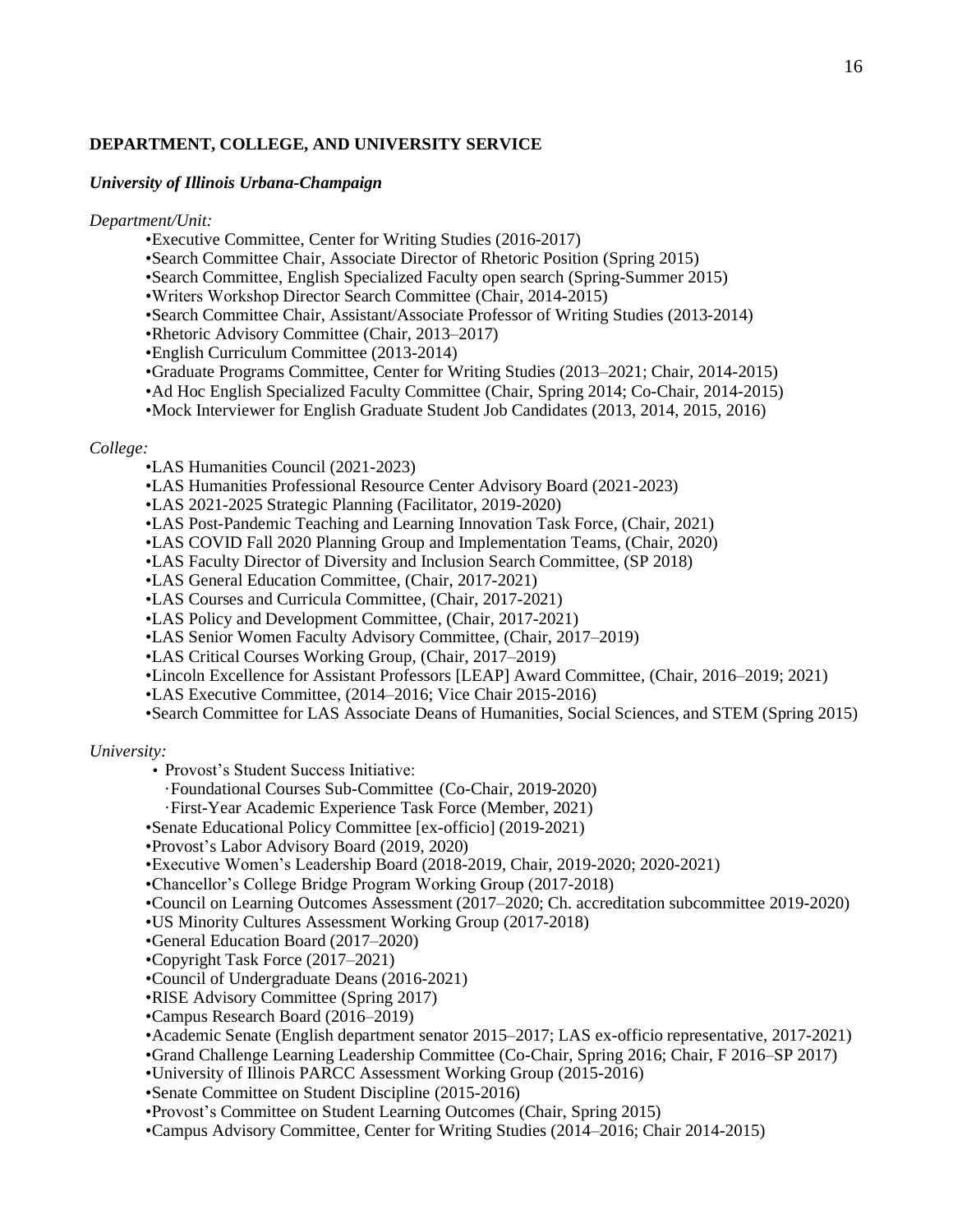#### *University of North Carolina at Greensboro*

#### *Department:*

•Composition Committee (Chair, 2008–2013)

•Search Committee, Rhetoric and Composition Position/s (2008-2009; 2010-2011; 2012) *College:*

•CAS Dean of Arts and Sciences College Retention Committee (2008-2009)

•CAS Freshman Seminars Program Advisory Board (2009–2011)

*University:*

•Speaking Intensive Committee (2009–2011)

•General Education Council (2009–2011)

•Communication Across the Curriculum Internal Review Committee (2010)

•Communication Across the Curriculum University Task Force (2011-2012)

•GRD Marker Recertification Committee, Gen Ed Council (Chair, 2012-2013)

•University Budget Committee (2011–2013)

#### *Southern Connecticut State University*

#### *Department:*

•By-Laws Committee (2000-2001; 2007-2008)

•Graduate Committee (2004-2005; 2007-2008)

•Research Committee (2003–2005; 2007-2008)

•Personnel Committee (2002–2005)

•English 098 Ad Hoc Committee (Chair, 2002-2003)

•English Majors Committee (2001-2002)

•First-Year Composition Committee (Chair, 2000-2001, 2005-2006; Member 2001–2005)

•Graduate Teaching Assistant Committee (Member 2000–2007; Chair 2005-2006)

•Peer Evaluation Committee (Chair, 2000–2003)

#### *College:*

•Arts and Sciences School Curriculum Committee (2004–2007)

•Search Committee, Assistant Professor of Journalism position (2002)

#### *University:*

•Faculty Scholar Award Committee (2006–2008)

•Promotion and Tenure Committee (2005–2008)

•Academic Strategic Plan Working Group, Research and Creative Activity (2006-2007)

•Graduate Student Graduate Assistant and Research Fellow Mentor (2005–2007)

•Space Committee (2005–2007)

•Minority Recruitment and Retention Committee (2003–2005)

•Enrollment Management Committee (2003-2004)

•Academic Standing Committee (2001–2007)

•University Writing Board (2000–2003; 2007-2008)

#### *University of Illinois at Chicago*

#### *Department:*

•Campus Reading Series Committee (Chair, 1996-1997)

•Composition Handbook Selection Committee (Chair, 1997-1998)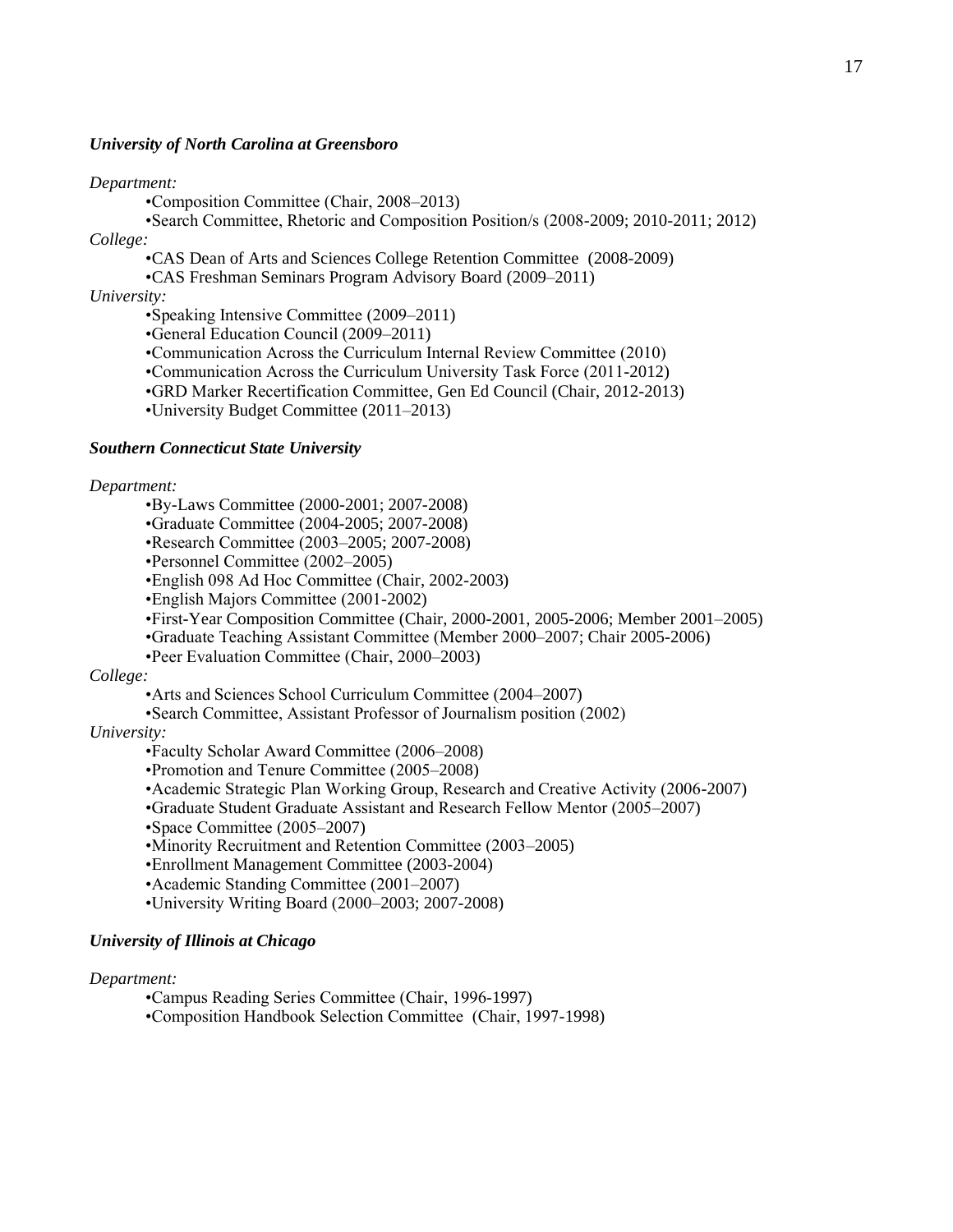# **NATIONAL SERVICE**

#### *Higher Learning Commission*

•Peer Corps Reviewer for Open and Standard Pathways and Change Reviews (2015–2026)

# *Conference on College Composition and Communication*

•Chair's Memorial Scholarship Committee (appointed, 2018–2020) •Mentor, CCCC Emergent Researcher Award (appointed, Spring 2017–Spring 2018) •James Berlin Outstanding Dissertation Award Committee (appointed [Chair] 2015-2016) •Stage II CCCC Proposal Reviewer (2012, 2015, 2016) •Stage I CCCC Proposal Reviewer (2009, 2010, 2011, 2012, 2013, 2014, 2015, 2016, 2018, 2019) •Nominating Committee (elected [Chair], 2011-2012) •Braddock Award Committee, *CCC* (appointed, 2010-2011) •Newcomers' Committee (appointed, 2008–2011) •Executive Committee (elected, 2008–2011)

#### *Council of Writing Program Administrators*

•Outstanding Scholarship Award Committee (appointed [Chair], 2014-2015)

•Nominating Committee (appointed, 2013-2014; 2016-2017)

•Executive Board (elected, 2012–2015)

•Conference Site Selection Committee (appointed [Chair] 2011-2012)

•Best Book Award Committee (appointed, 2011-2012)

•Publications Committee (appointed; 2011-2012; 2012-2013; 2015-2016)

## *Council on Basic Writing*

•Executive Board (appointed; 2009–2011)

## *Council of Editors of Learned Journals*

•CELJ Phoenix Award Judge (2015)

#### *Modern Language Association*

•Executive Committee, RCWS Forum on Writing Pedagogies (elected, 2020–2022) •Delegate Assembly (elected, 2007–2009)

# *National Council of Teachers of English*

•Search Committee for *College English* editor (2021) •Editor, *College English* (2012–2017) •College Section Steering Committee (2011–2016, ex officio) •Online Proposal Coach, Annual Convention (2014) •Program Reviewer, Annual Convention, College Section (2013, 2014, 2015) •Judge and High School Section Chair, Norman Mailer Writing Awards (2009, 2010)

# **EXTERNAL PROGRAM AND DEPARTMENT REVIEWS**

- 2022: University of Kentucky, Department of Writing, Rhetoric, and Digital Studies
- 2022: Rutgers University-New Brunswick, Writing Program

# **PROMOTION AND TENURE REVIEWS**

- 2021: The Ohio State University, University of Illinois at Chicago
- 2020: Georgia Institute of Technology, Santa Clara University, Purdue University, Miami University (OH), University of Michigan–Ann Arbor